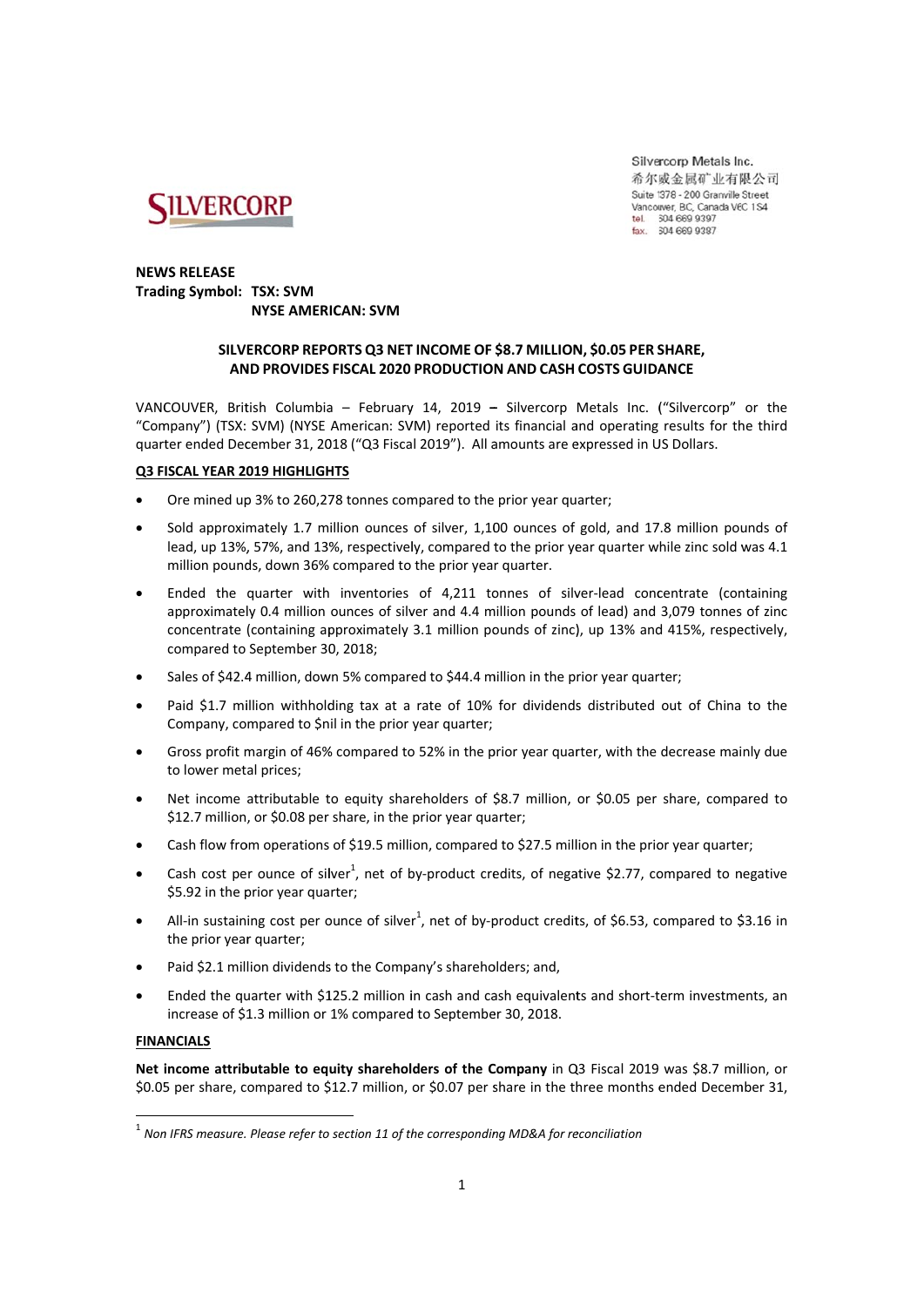### 2017 ("Q3 Fiscal 2018").

**Sales** in Q3 Fiscal 2019 were \$42.4 million, down 5% compared to \$44.4 million in Q3 Fiscal 2018. Silver and gold sales represented \$20.7 million and \$1.2 million, respectively, while base metals represented \$20.5 million of the total sales, compared to silver, gold and base metals sales of \$19.8 million, \$0.6 million, and \$23.9 million, respectively, in Q3 Fiscal 2018.

Compared to the same prior year quarter, the Company's financial results in Q3 Fiscal 2019 were mainly impacted by i) a decrease of 8%, 9% and 29% in the realized selling prices for silver, lead and zinc, respectively, ii) a 36% decrease in zinc sold, iii) an increase of 13% each of silver and lead sold, and iv) a 3% decrease in total production costs.

**Cost of sales** in Q3 Fiscal 2019 was \$23.0 million compared to \$21.2 million in Q3 Fiscal 2018. The cost of sales included \$16.9 million cash production costs (Q3 Fiscal 2018 - \$15.6 million), \$1.2 million mineral resources tax (Q3 Fiscal 2018 ‐ \$1.3 million), and \$4.9 million depreciation and amortization charges (Q3 Fiscal 2018 - \$4.4 million). The increase in cash production costs and depreciation and amortization charges was mainly due to more silver and lead sold while the decrease in mineral resources tax was due to lower revenue achieved in the current quarter. The cash production costs expensed in cost of sales represents approximately 254,000 tonnes of ore processed and expensed at costs of \$66.62 per tonne (Q3 Fiscal 2018 – approximately 222,000 tonnes at \$70.11 per tonne).

**Gross profit margin** in Q3 Fiscal 2019 was 46%, compared to 52% in Q3 Fiscal 2018, with the decrease mainly due to the decrease in the realized metal selling prices. Ying Mining District's gross profit margin was 47% compared to 55% in Q3 Fiscal 2018. GC Mine's gross profit margin was 38% compared to 41% in Q3 Fiscal 2018.

**General and administrative expenses** in Q3 Fiscal 2019 were \$5.3 million, an increase of \$0.4 million compared to \$4.9 million in Q3 Fiscal 2018. The increase was mainly due to a \$0.5 million increase in labour costs offset by a decrease of \$0.3 million in discretionary office and administrative expenses.

**Income tax expenses** in Q3 Fiscal 2019 were \$5.1 million compared to \$4.3 million in Q3 Fiscal 2018. The income tax expense recorded in Q3 Fiscal 2019 included current income tax expense of \$4.4 million (Q3 Fiscal 2018 – \$3.7 million) and deferred income tax expense of \$0.7 million (Q3 Fiscal 2018 – \$0.6 million). The current income tax expenses include \$1.7 million withholding tax (Q3 Fiscal 2018 ‐ \$nil), being 10% of the dividends distributed out of China to the Company by the Company's Chinese subsidiaries.

**Cash flows provided by operating activities** in Q3 Fiscal 2019 were \$19.5 million, a decrease of \$8.0 million compared to \$27.5 million in Q3 Fiscal 2018. The decrease was mainly due to less operating income arising from lower metal prices and the increase of withholding tax paid.

### **For the nine months ended December 31, 2018**

Net income attributable to equity shareholders of the Company was \$27.6 million or \$0.16 per share, a decrease of \$7.2 million, compared to \$34.8 million or \$0.20 per share in the same prior year period; sales were \$135.6 million, up 3% from \$131.6 million in the same prior year period; and cash flows from operating activities were \$61.7 million, compared to \$65.0 million in the same prior year period.

The Company ended the period with \$125.2 million in cash and short-term investments, an increase of \$1.3 million or 1% compared to \$123.9 million as at September 30, 2018.

Working capital as at December 31, 2018 was \$99.0 million, an increase of \$0.3 million compared to \$98.7 million working capital as at September 30, 2018.

### **OPERATIONS AND DEVELOPMENT**

### (i) Q3 Fiscal 2019 vs. Q3 Fiscal 2018

In Q3 Fiscal 2019, on a consolidated basis, the Company mined 260,278 tonnes of ore, an increase of 3% or 7,994 tonnes, compared to 252,284 tonnes in Q3 Fiscal 2018. Ore mined at the Ying Mining District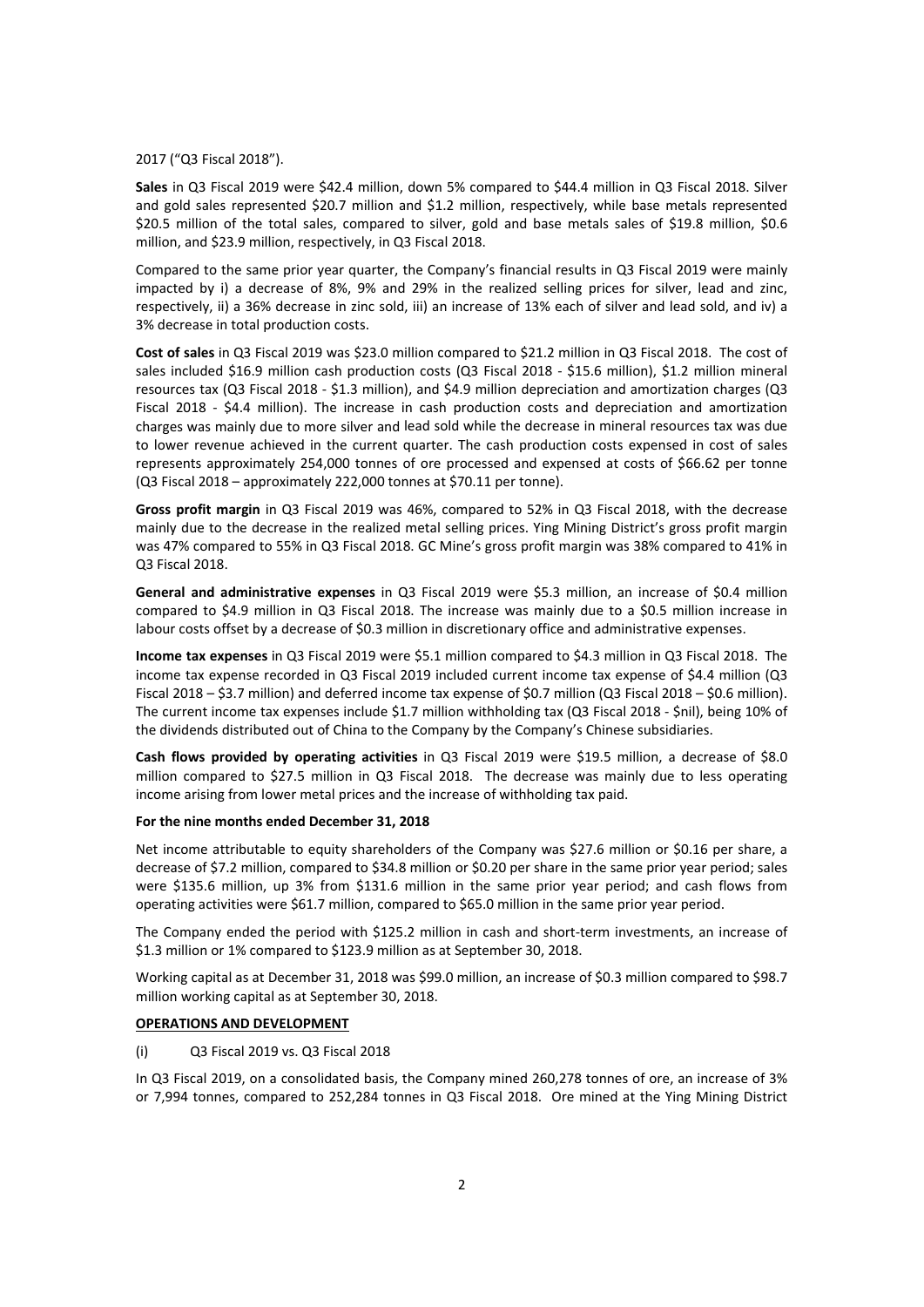increased by 5% or 7,533 tonnes, and ore mined at the GC Mine increased by 1% or 461 tonnes. Ore milled was 271,476 tonnes, up 6% compared to 256,037 tonnes of ore milled in Q3 Fiscal 2018.

In Q3 Fiscal 2019, the Company sold approximately 1.7 million ounces of silver, 1,100 ounces of gold, and 17.8 million pounds of lead, up 13%, 57%, and 13%, respectively, compared to 1.5 million ounces of silver, 700 ounces of gold, and 15.8 million pounds of lead in Q3 Fiscal 2018 while zinc sold was 4.1 million pounds, down 36% compared to 6.4 million pounds in Q3 Fiscal 2018. As at December 31, 2018, the Company had inventories of 4,211 tonnes of silver-lead concentrate and 3,079 tonnes zinc concentrate, up 13% and 415%, respectively, compared to 3,732 tonnes of silver-lead concentrate and 598 tonnes of zinc concentrate as at September 30, 2018.

In Q3 Fiscal 2019, the consolidated total mining costs and cash mining costs were \$71.76 and \$53.49 per tonne, down 3% and 5%, respectively, compared to \$74.16 and \$56.11 per tonne in Q3 Fiscal 2018. The decrease was mainly due to higher production output resulting in lower per tonne fixed costs allocation. The consolidated total milling costs and cash milling costs in Q3 Fiscal 2019 were \$13.44 and \$11.64 per tonne, compared to \$13.45 and \$11.31 per tonne in Q3 Fiscal 2018.

Correspondingly, the consolidated total production costs and cash production costs per tonne of ore processed in Q3 Fiscal 2019 decreased by 3% to \$88.02 and \$67.95, respectively, from \$90.30 and \$70.11 in Q3 Fiscal 2018.

In Q3 Fiscal 2019, the consolidated total production costs and cash costs per ounce of silver, net of byproduct credits, were \$0.08 and negative \$2.77, compared to negative \$3.04 and negative \$5.92, respectively, in the prior year quarter. The increase in cash cost per ounce of silver, net of by‐product credits, was mainly due to a 22% decrease in by‐product credits per ounce of silver, mainly arising from 9% and 29% decreases in the realized lead and zinc selling prices and a 36% decrease in zinc sold. Sales from lead and zinc accounted for 48% of the total sales and amounted to \$20.2 million, a decrease of \$3.6 million, compared to \$23.8 million in Q3 Fiscal 2018.

The consolidated all-in sustaining cost per ounce of silver, net of by-product credits is \$6.53 compared to \$3.16 in Q3 Fiscal 2018. The increase was mainly due to an increase of \$2.0 million in sustaining capital and the increase in cash costs per ounce of silver, net of by-product credits as discussed above.

(ii) Nine months ended December 31, 2018 vs. Nine months ended December 31, 2017

For the nine months ended December 31, 2018, on a consolidated basis, the Company mined 745,395 tonnes of ore, an increase of 4% or 28,733 tonnes, compared to 716,662 tonnes mined in the same prior year period. Ore mined at the Ying Mining District increased by 2% or 11,224 tonnes to 511,545 tonnes from 500,321 tonnes, and ore mined at the GC Mine increased by 8% or 17,509 tonnes to 233,850 tonnes from 216,341 tonnes in the same prior year period. In the same comparative period, ore milled increased by 3% to 748,944 tonnes compared to 724,534 tonnes.

The Company sold approximately 5.1 million ounces of silver, 2,800 ounces of gold, 52.1 million pounds of lead, and 15.4 million pounds of zinc, compared to 4.7 million ounces of silver, 2,400 ounces of gold, 48.6 million of lead, and 17.0 million pounds of zinc sold in the same prior year period.

The consolidated total mining costs and cash mining costs were \$73.85 and \$54.88 per tonne, an increase of 4% and 3%, respectively, compared to \$71.07 and \$53.17 per tonne in the same prior year period. The consolidated total milling costs and cash milling costs were \$13.22 and \$11.08, an increase of 3% and 5%, respectively, compared to \$12.81 and \$10.55 per tonne in the same prior year period.

Correspondingly, the consolidated total production costs and cash production costs per tonne of ore processed for the nine months ended December 31, 2018 were \$89.98 and \$68.87, an increase of 4% and 4%, respectively, compared to \$86.63 and \$66.47 in the same prior year period, but the consolidated cash production costs was 2% lower than the annual guidance of \$70.20.

The consolidated cash production costs and all-in sustaining costs per ounce of silver, net of by-product credits, were negative \$4.37 and \$3.27 compared to negative \$4.97 and \$3.35, respectively, in the same prior year period.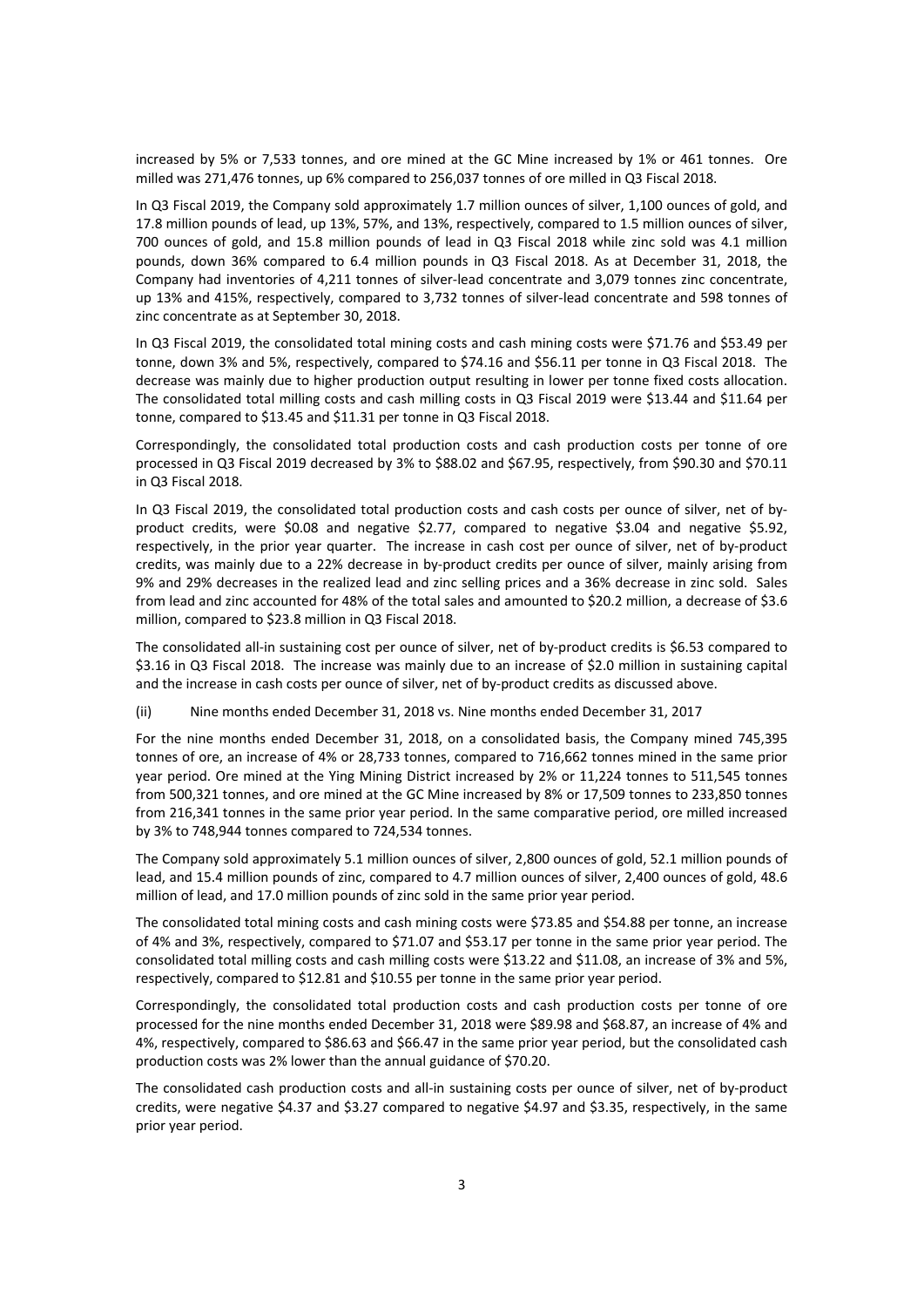### **1. Ying Mining District, Henan Province, China**

| <b>Operational results - Ying Mining District</b> |                          |                    |               |                |                   |         |                                |
|---------------------------------------------------|--------------------------|--------------------|---------------|----------------|-------------------|---------|--------------------------------|
|                                                   | Q3 2019                  | Q2 2019            | Q1 2019       | Q4 2018        | Q3 2018           |         | Nine Months ended December 31, |
|                                                   | <b>December 31, 2018</b> | September 30, 2018 | June 30, 2018 | March 31, 2018 | December 31, 2017 | 2018    | 2017                           |
| <b>Ore Mined (tonne)</b>                          | 174.152                  | 180.662            | 156.730       | 113.820        | 166.619           | 511.545 | 500,321                        |
| Ore Milled (tonne)                                | 184,684                  | 172,200            | 155,929       | 112,285        | 167,543           | 512,813 | 506,448                        |
| <b>Head Grades</b>                                |                          |                    |               |                |                   |         |                                |
| Silver (gram/tonne)                               | 296                      | 308                | 323           | 309            | 315               | 308     | 304                            |
| Lead $(\%)$                                       | 4.1                      | 4.6                | 4.5           | 4.3            | 4.5               | 4.4     | 4.5                            |
| Zinc (%)                                          | 0.8                      | 0.9                | $1.1$         | 1.0            | 1.0               | 0.9     | 0.9                            |
| <b>Recoveries</b>                                 |                          |                    |               |                |                   |         |                                |
| Silver (%)                                        | 95.6                     | 96.1               | 96.0          | 95.9           | 95.8              | 95.9    | 95.7                           |
| Lead $(*)$                                        | 95.2                     | 95.6               | 96.3          | 96.5           | 96.4              | 95.6    | 96.3                           |
| Zinc (%)                                          | 50.2                     | 51.2               | 54.5          | 54.5           | 57.3              | 52.1    | 51.7                           |
| <b>Metal Sales</b>                                |                          |                    |               |                |                   |         |                                |
| Silver (in thousands of ounce)                    | 1.545                    | 1.765              | 1.313         | 1.319          | 1.322             | 4,623   | 4,118                          |
| Gold (in thousands of ounce)                      | 1.1                      | 1.0                | 0.7           | 0.7            | 0.7               | 2.8     | 2.4                            |
| Lead (in thousands of pound)                      | 15,156                   | 17,359             | 13,313        | 12.649         | 13.487            | 45,828  | 42,531                         |
| Zinc (in thousands of pound)                      | 381                      | 1,648              | 2,133         | 1,106          | 2,006             | 4,162   | 5,030                          |
| Cash mining costs (\$ per tonne)                  | 63.04                    | 58.65              | 63.49         | 65.88          | 66.71             | 63.00   | 60.45                          |
| Total mining costs (\$ per tonne)                 | 86.27                    | 81.50              | 89.57         | 92.81          | 90.12             | 86.97   | 82.72                          |
| Cash milling costs (\$ per tonne)                 | 10.49                    | 8.54               | 10.30         | 12.59          | 9.84              | 9.98    | 8.80                           |
| Total milling costs (\$ per tonne)                | 12.24                    | 10.47              | 12.60         | 15.80          | 11.87             | 11.96   | 10.80                          |
| Cash production costs (\$ per tonne)              | 77.80                    | 71.45              | 78.10         | 82.84          | 80.60             | 77.26   | 73.18                          |
|                                                   |                          |                    |               |                |                   |         |                                |
| Cash costs per ounce of silver (\$)               | (1.74)                   | (2.80)             | (6.25)        | (3.41)         | (4.53)            | (3.43)  | (4.03)                         |
| All-in sustaining costs per ounce of              |                          |                    |               |                |                   |         |                                |
| silver (\$)                                       | 5.80                     | 1.52               | (0.28)        | 1.39           | 2.13              | 2.44    | 2.25                           |

#### i) Q3 Fiscal 2019 vs. Q3 Fiscal 2018

In Q3 Fiscal 2019, the total ore mined at the Ying Mining District was 174,152 tonnes, an increase of 5% or 7,533 tonnes, compared to 166,619 tonnes mined in Q3 Fiscal 2018. Ore milled was 184,684 tonnes, an increase of 10% or 17,141 tonnes compared to 167,543 tonnes in Q3 Fiscal 2018.

Head grades of ore milled at the Ying Mining District in Q3 Fiscal 2019 were 296 grams per tonne ("g/t") for silver, 4.1% for lead, and 0.8% for zinc, compared to 315 g/t for silver, 4.5% for lead and 1.0% for zinc in Q3 Fiscal 2018. The Company continues to achieve positive dilution control using its "Enterprise Blog" to assist and manage daily operations.

In Q3 Fiscal 2019, the Ying Mining District sold approximately 1.5 million ounces silver, 15.2 million pounds lead, and 0.4 million pounds zinc, compared to 1.3 million ounces silver, 13.5 million pounds lead, and 2.0 million pounds of zinc in Q3 Fiscal 2018. As at December 31, 2018, the Ying Mining District had inventories of 3,750 tonnes of silver‐lead concentrate and 1,350 tonnes of zinc concentrate , an increase of 9% and 486%, respectively, compared to 3,452 tonnes of silver‐lead concentrate and 230 tonnes of zinc concentrate as at September 30, 2018.

Total and cash mining costs per tonne at the Ying Mining District in Q3 Fiscal 2019 were \$86.27 and \$63.04 per tonne, respectively, compared to \$90.12 and \$66.71 per tonne in Q3 Fiscal 2018, and the improvement was mainly due to lower per tonne fixed costs allocation resulting from higher production output. Total and cash milling costs per tonne at the Ying Mining District in Q3 Fiscal 2019 were \$12.24 and \$10.49, respectively, compared to \$11.87 and \$9.84 in Q3 Fiscal 2018, and the increase was mainly due to an increase of \$0.1 million in utility costs.

Correspondingly, the total production costs and cash production costs per tonne of ore processed at the Ying Mining District in Q3 Fiscal 2019 were \$102.78 and \$77.80, respectively, compared to \$106.04 and \$80.60 in Q3 Fiscal 2018.

Cash costs per ounce of silver, net of by‐product credits at the Ying Mining District in Q3 Fiscal 2019, was negative \$1.74 compared to negative \$4.53 in the prior year quarter. The increase in the cash costs per ounce of silver, net of by‐product credits, was mainly due to a 19% decrease in by‐product credits per ounce of silver, mainly arising from 9% and 33% decreases in lead and zinc realized selling price and an 81% decrease in zinc sold.

All in sustaining costs per ounce of silver, net of by‐product credits, at the Ying Mining District in Q3 Fiscal 2019 was \$5.80 compared to \$2.13 in the prior year quarter. The increase was mainly due to an increase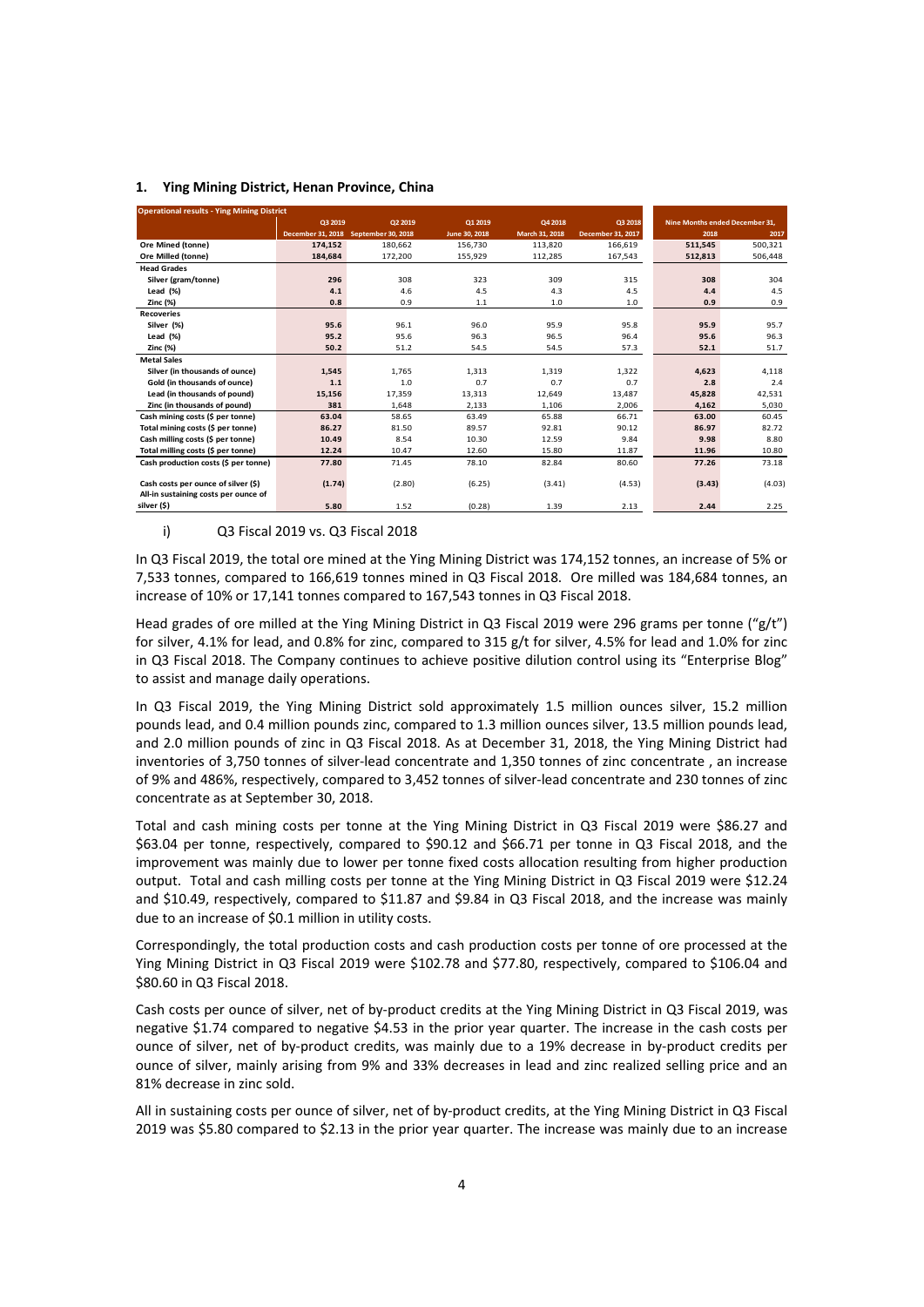of \$3.0 million in sustaining capital and the increase in cash cost per ounce of silver, net of by‐product credits as discussed above.

In Q3 Fiscal 2019, approximately 20,351 metres or \$0.4 million worth of underground diamond drilling (Q3 Fiscal 2018 – 25,109 metres or \$0.4 million) and 4,678 metres or \$1.4 million worth of preparation tunnelling (Q3 Fiscal 2018 – 5,187 metres or \$1.6 million) were completed and expensed as mining preparation costs at the Ying Mining District. In addition, approximately 19,361 metres or \$6.7 million worth of horizontal tunnels, raises, ramps and declines (Q3 Fiscal 2018 – 16,326 metres or \$6.0 million) were completed and capitalized.

ii) Nine months ended December 31, 2018 vs. Nine months ended December 31, 2017

For the nine months ended December 31, 2018, a total of 511,545 tonnes of ore were mined at the Ying Mining District, an increase of 2% or 11,224 tonnes compared to 500,321 tonnes mined in the same prior year period. Ore milled was 512,813 tonnes, up 1% or 6,365 tonnes compared to 506,448 tonnes in the same prior year period. Average head grades of ore processed were 308 g/t for silver, 4.4% for lead, and 0.9% for zinc compared to 304 g/t for silver, 4.5% for lead, and 0.9% for zinc in the same prior year period.

During the same time periods, the Ying Mining District sold approximately 4.6 million ounces of silver, 2,800 ounces of gold, 45.8 million pounds of lead, and 4.2 million pounds of zinc, compared to 4.1 million ounces of silver, 2,400 ounces of gold, 42.5 million pounds of lead, and 5.0 million pounds of zinc in the same prior year period.

For the nine months ended December 31, 2018, the cash mining costs and cash milling costs at the Ying Mining District were \$63.00 per tonne and \$9.98 per tonne, an increase of 4% and 13%, respectively, compared to \$60.45 and \$8.80 in the same prior year period. The cash production cost was \$77.26 per tonne, an increase of 6% compared to \$73.18 in the same prior year period.

Cash costs per ounce of silver and all in sustaining costs per ounce of silver, net of by‐product credits, at the Ying Mining District, for the nine months ended December 31, 2018, were negative \$3.43 and \$2.44 respectively, compared to negative \$4.03 and \$2.25 in the same prior year period.

For the nine months ended December 31, 2018, approximately 69,872 metres or \$1.5 million worth of underground diamond drilling (same prior year period – 86,007 metres or \$1.7 million) and 15,595 metres or \$4.4 million worth of preparation tunnelling (same prior year period – 16,914 metres or \$4.9 million) were completed and expensed as mining preparation costs at the Ying Mining District. In addition, approximately 54,923 metres or \$19.2 million worth of horizontal tunnels, raises, and declines (same prior year period – 52,174 metres or \$16.2 million) were completed and capitalized.

| <b>Operational results - GC Mine</b>            | Q3 2019           | Q2 2019            | Q1 2019       | Q4 2018        | Q3 2018           | Nine Months ended December 31, |         |
|-------------------------------------------------|-------------------|--------------------|---------------|----------------|-------------------|--------------------------------|---------|
|                                                 | December 31, 2018 | September 30, 2018 | June 30, 2018 | March 31, 2018 | December 31, 2017 | 2018                           | 2017    |
| Ore Mined (tonne)                               | 86,126            | 67,757             | 79,967        | 29,442         | 85,665            | 233,850                        | 216,341 |
| Ore Milled (tonne)                              | 86,792            | 67,528             | 81,811        | 26,252         | 88,494            | 236,131                        | 218,086 |
| <b>Head Grades</b>                              |                   |                    |               |                |                   |                                |         |
| Silver (gram/tonne)                             | 84                | 78                 | 87            | 96             | 97                | 83                             | 99      |
| Lead $(*)$                                      | 1.6               | 1.4                | 1.3           | 1.3            | 1.4               | 1.4                            | 1.5     |
| Zinc (%)                                        | 3.1               | 2.8                | 2.9           | 2.9            | 2.8               | 2.9                            | 2.8     |
| <b>Recovery Rates</b>                           |                   |                    |               |                |                   |                                |         |
| Silver (%)                                      | 80.5              | 76.7               | 75.3          | 76.3           | 73.6              | 77.6                           | 76.1    |
| Lead $(*)$                                      | 91.6              | 91.2               | 87.1          | 87.5           | 83.9              | 90.1                           | 85.2    |
| Zinc (%)                                        | 85.5              | 83.3               | 84.8          | 85.7           | 81.3              | 84.7                           | 81.2    |
| <b>Metal Sales</b>                              |                   |                    |               |                |                   |                                |         |
| Silver (in thousands of ounce)                  | 167               | 136                | 150           | 63             | 196               | 453                            | 540     |
| Lead (in thousands of pound)                    | 2,644             | 2,063              | 1,583         | 688            | 2,263             | 6,290                          | 6,066   |
| Zinc (in thousands of pound)                    | 3,730             | 3,240              | 4,244         | 1,479          | 4,399             | 11,214                         | 11,954  |
| Cash mining cost (\$ per tonne)                 | 34.17             | 41.25              | 36.78         | 45.92          | 35.48             | 37.12                          | 36.33   |
| Total mining cost (\$ per tonne)                | 42.40             | 49.29              | 44.62         | 57.47          | 43.10             | 45.16                          | 44.12   |
| Cash milling cost (\$ per tonne)                | 14.08             | 11.45              | 14.46         | 25.07          | 14.09             | 13.46                          | 14.60   |
| Total milling cost (\$ per tonne)               | 15.98             | 14.47              | 17.14         | 33.41          | 16.45             | 15.95                          | 17.46   |
| Cash production cost (\$ per tonne)             | 48.25             | 52.70              | 51.24         | 70.99          | 49.57             | 50.58                          | 50.93   |
|                                                 |                   |                    |               |                |                   |                                |         |
| Cash cost per ounce of silver (\$)              | (12.32)           | (10.81)            | (18.81)       | (13.95)        | (15.34)           | (14.02)                        | (12.19) |
| All-in sustaining cost per ounce of silver (\$) | (6.54)            | (2.03)             | (11.36)       | (4.57)         | (4.52)            | (6.78)                         | (3.59)  |

### **2. GC Mine, Guangdong Province, China**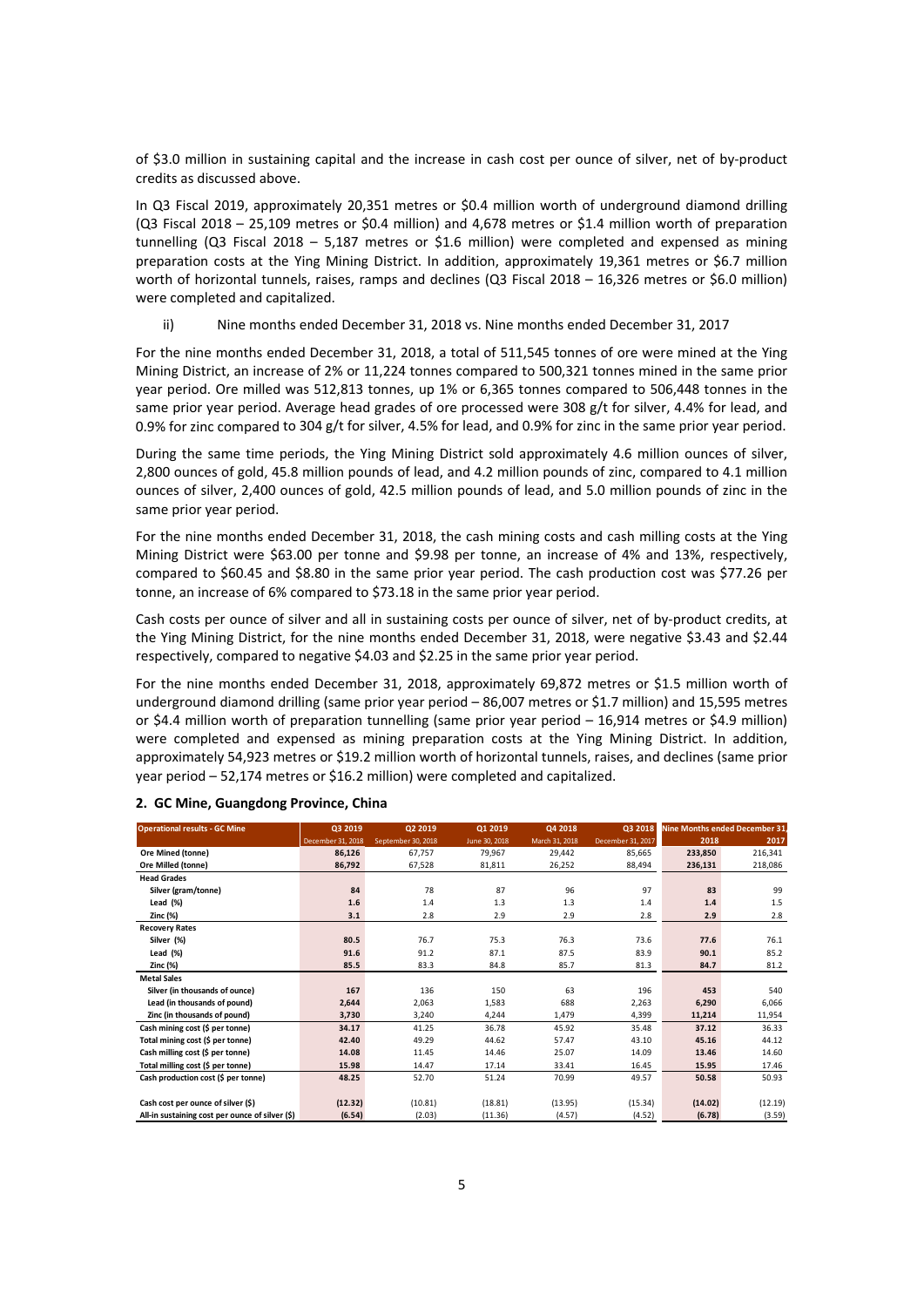### i) Q3 Fiscal 2019 vs. Q3 Fiscal 2018

In Q3 Fiscal 2019, the total ore mined at the GC Mine was 86,126 tonnes, an increase of 1% or 461 tonnes, compared to 85,665 tonnes mined in Q3 Fiscal 2018, while ore milled was 86,792 tonnes, a decrease of 2% or 1,720 tonnes compared to 88,494 tonnes in Q3 Fiscal 2018. Average head grades of ore processed at the GC Mine were 84 g/t for silver, 1.6% for lead, and 3.1% for zinc compared to 97 g/t for silver, 1.4% for lead, and 2.8% for zinc in the prior year quarter. Recovery rates of ore processed at the GC Mine were 80.5% for silver, 91.6% for lead, and 85.5% for zinc, significantly improved from 73.6% for silver, 83.9% for lead, and 81.3% for zinc in the prior year quarter.

In Q3 Fiscal 2019, the GC Mine sold 167,000 ounces of silver, 2.6 million pounds of lead, and 3.7 million pounds of zinc, compared to 196,000 ounces of silver, 2.3 million pounds of lead, and 4.4 million pounds of zinc sold in the prior year quarter. Less zinc sold was mainly due to the built up of zinc concentrate inventory. As at December 31, 2018, GC Mine had inventories of 461 tonnes of silver-lead zinc concentrate and 1,729 tonnes of zinc concentrate, compared to 280 tonnes of silver‐lead concentrate and 368 tonnes of zinc concentrate as at September 30, 2018.

Total and cash mining costs per tonne at the GC Mine in Q3 Fiscal 2019 were \$42.40 and \$34.17 per tonne, compared to \$43.10 and \$35.48 per tonne in Q3 Fiscal 2018. The decrease in cash mining costs was mainly due to a \$0.3 million decrease in utility costs in the current quarter. Total and cash milling costs per tonne at the GC Mine in Q3 Fiscal 2019 were \$15.98 and \$14.08, compared to \$16.45 and \$14.09 in Q3 Fiscal 2018.

Correspondingly, the total production costs and cash production costs per tonne of ore processed in Q3 Fiscal 2019 at the GC Mine were \$58.38 and \$48.25, a decrease of 2% and 3%, respectively, compared to \$59.55 and \$49.57 in the prior year quarter.

Cash costs per ounce of silver, net of by‐product credits, at the GC Mine, was negative \$12.32 compared to negative \$15.34 in the prior year quarter. The increase was mainly due to a \$1.8 million or 25% decrease in by‐product credits mainly resulting from a decrease of 9% and 29% in net realized lead and zinc selling prices and a 15% decrease in zinc sold at the GC Mine.

All in sustaining costs per ounce of silver, net of by‐product credits, in Q3 Fiscal 2019 at the GC Mine was negative \$6.54 compared to negative \$4.52 in the prior year quarter, and the decrease was mainly due to a decrease of \$0.7 million in sustaining capital expenditures.

In Q3 Fiscal 2019, approximately 7,089 metres or \$0.3 million worth of underground diamond drilling (Q3 Fiscal 2018 – 7,770 metres or \$0.4 million) and 5,994 metres or \$1.3 million worth of tunnelling (Q3 Fiscal 2018 – 5,053 metres or \$1.2 million) were completed and expensed as mining preparation costs at the GC Mine. In addition, approximately 333 metres or \$0.1 million of horizontal tunnels, raises and declines (Q3 Fiscal 2018 – 17 metres or \$0.1 million) were completed and capitalized.

ii) Nine months ended December 31, 2018 vs. Nine months ended December 31, 2017

For the nine months ended December 31, 2018, a total of 233,850 tonnes of ore were mined and 236,131 tonnes were milled at the GC Mine compared to 216,341 tonnes mined and 218,086 tonnes milled in the same prior year period. Average head grades of ore milled were 83 g/t for silver, 1.4% for lead, and 2.9% for zinc compared to 99 g/t for silver, 1.5% for lead, and 2.8% for zinc, respectively, in the same prior year period.

During the same time periods, the GC Mine sold approximately 453,000 ounces of silver, 6.3 million pounds of lead, and 11.2 million pounds of zinc, compared to 540,000 ounces of silver, 6.1 million pounds of lead, and 12.0 million pounds of zinc in the same prior year period.

For the nine months ended December 31, 2018, the cash mining costs at the GC Mine was \$37.12 per tonne, an increase of 2% compared to \$36.33 per tonne in the same prior year period. The increase in the cash mining costs was mainly due to a \$0.6 million increase in mining preparation costs as more underground drilling and tunnelling were expensed in the current period. The cash milling costs was \$13.46 per tonne, a decrease of 8% compared to \$14.60 in the same prior year period. Correspondingly,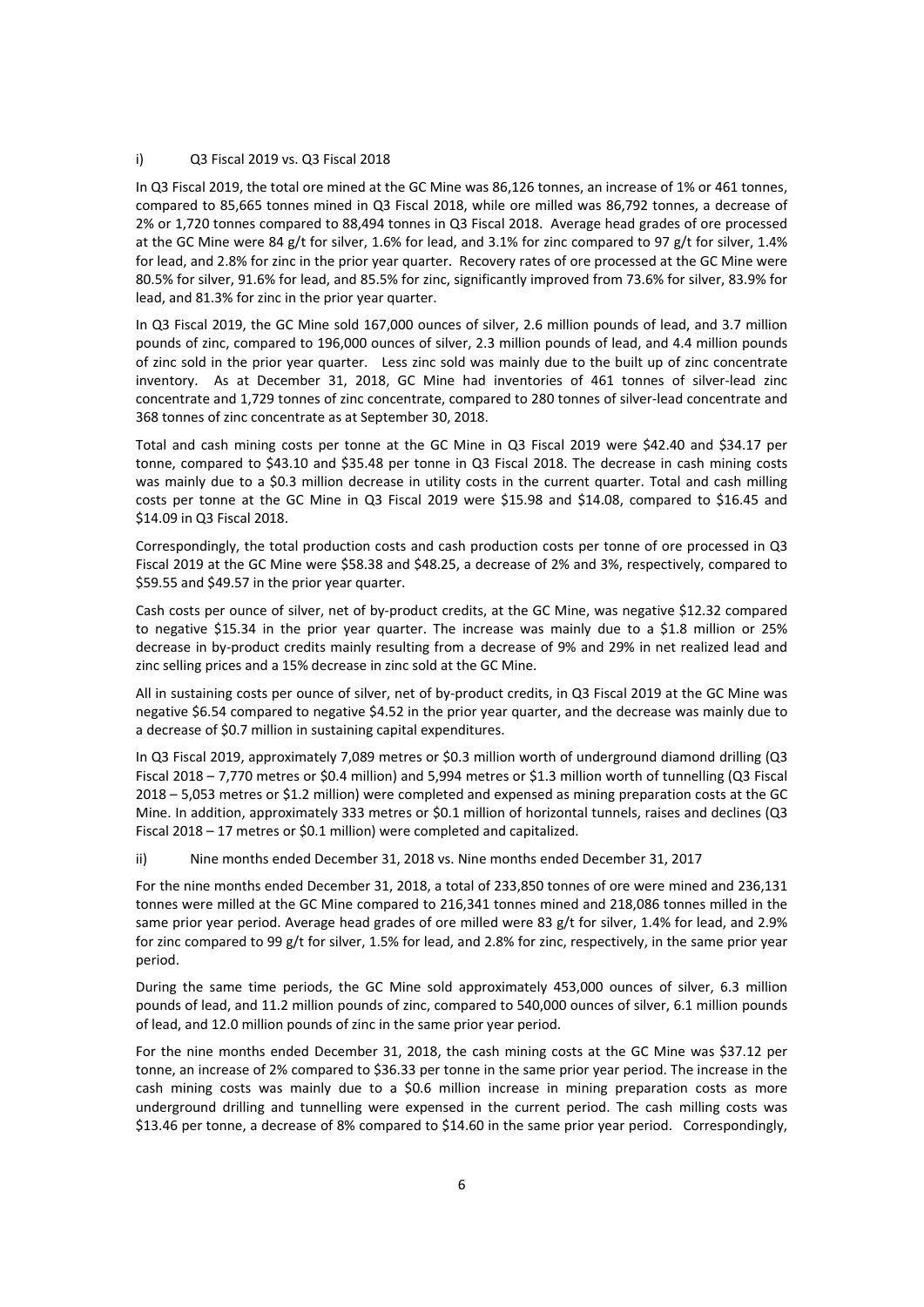the total production costs and cash production costs per tonne at the GC Mine were \$61.11 and \$50.58, respectively, compared to \$61.58 and \$50.93 in the prior year period.

Cash costs per ounce of silver and all‐in sustaining costs per ounce of silver, net of by‐product credits, at the GC Mine, for the nine months ended December 31, 2018, were negative \$14.02 and negative \$6.78 respectively, compared to negative \$12.19 and negative \$3.59 in the same prior year period.

For the nine months ended December 31, 2018, approximately 21,863 metres or \$1.0 million worth of underground diamond drilling (same prior year period – 18,253 metres or \$0.9 million) and 16,478 metres or \$4.3 million of tunnelling (same prior year period – 14,285 metres or \$3.8 million) were completed and expensed as mining preparation costs at the GC Mine. In addition, approximately 1,112 metres or \$0.8 million of horizontal tunnels, raise, and declines (same prior year period – 280 metres or \$0.2 million) were completed and capitalized.

### **FISCAL 2020 PRODUCTION AND CASH COSTS GUIDANCE**

In Fiscal 2020, the Company expects to process approximately 900,000 tonnes of ore, yielding 6.1 million ounces of silver, 65.1 million pounds of lead, and 21.8 million pounds of zinc. Fiscal 2020 production guidance represents an increase of approximately 2% in silver production, 2% in lead production, and 10% in zinc production compared to the prior year's guidance.

|                      | Ore processed  <br>(tonnes) | <b>Silver</b><br>(ø/t) | Lead<br>(%) | <b>Zinc</b><br>(%) |
|----------------------|-----------------------------|------------------------|-------------|--------------------|
| Ying Mining District | 630.000                     | 290                    | 4.3         | 0.9                |
| GC Mine              | 270.000                     | 96                     |             | 3.1                |

|                      | <b>Silver</b><br>(Moz) | Lead<br>(Mlbs) | <b>Zinc</b><br>Mlbs) | Cash cost* | <b>AISC*</b> |
|----------------------|------------------------|----------------|----------------------|------------|--------------|
| Ying Mining District | 5.5                    | 56.2           | 6.3                  | 78.2       | 130.2        |
| GC Mine              | 0.6                    | 8.9            | 15.5                 | 56.7       | 77.4         |
| Consolidated         | 6.1                    | 65.1           | 21.8                 | 71.8       | 125.5        |

\*Both AISC and cash costs are non-IFRS measures. AISC refers to all-in sustaining costs per tonne of ore processed. Cash costs refer to cash production costs per tonne of ore processed. Foreign exchange rates assumptions used are: US\$1 = CAD\$1.30, US\$1 = *RMB¥6.50.* 

### (a) Ying Mining District, Henan Province, China

In Fiscal 2020, Ying Mining District plans to mine and process 630,000 tonnes of ore averaging 290 g/t silver, 4.3% lead, and 0.9% zinc with expected metal production of 5.5 million ounces of silver, 56.2 million pounds of lead and 6.3 million pounds of zinc. Fiscal 2020 production guidance at the Ying Mining District represents an increase of approximately 2% in silver head grade, 2% in silver and zinc metal production. Lead head grade and metal production are comparable to prior year's guidance.

The cash production costs is expected to be \$78.20 per tonne of ore, and the all-in sustaining costs is estimated at \$130.20 per tonne of ore processed.

Capital expenditures at the Ying Mining District in Fiscal 2020 are budgeted at \$31.7 million, including \$24.4 million for mine tunnelling and ramp development and \$7.3 million for equipment and infrastructure.

(b) GC Mine, Guangdong Province, China

In Fiscal 2020, GC Mine plans to mine and process 270,000 tonnes of ore averaging 96 g/t silver, 1.7% lead, and 3.1% zinc with expected metal production of 0.6 million ounces of silver, 8.9 million pounds of lead and 15.5 million pounds of zinc. Fiscal 2020 production guidance at the GC Mine represents an increase of approximately 8% in ore production, 19% in lead production, and 14% in zinc production compared to the prior year's guidance.

The cash production costs is expected to be \$56.70 per tonne of ore, and the all-in sustaining costs is estimated at \$77.40 per tonne of ore processed.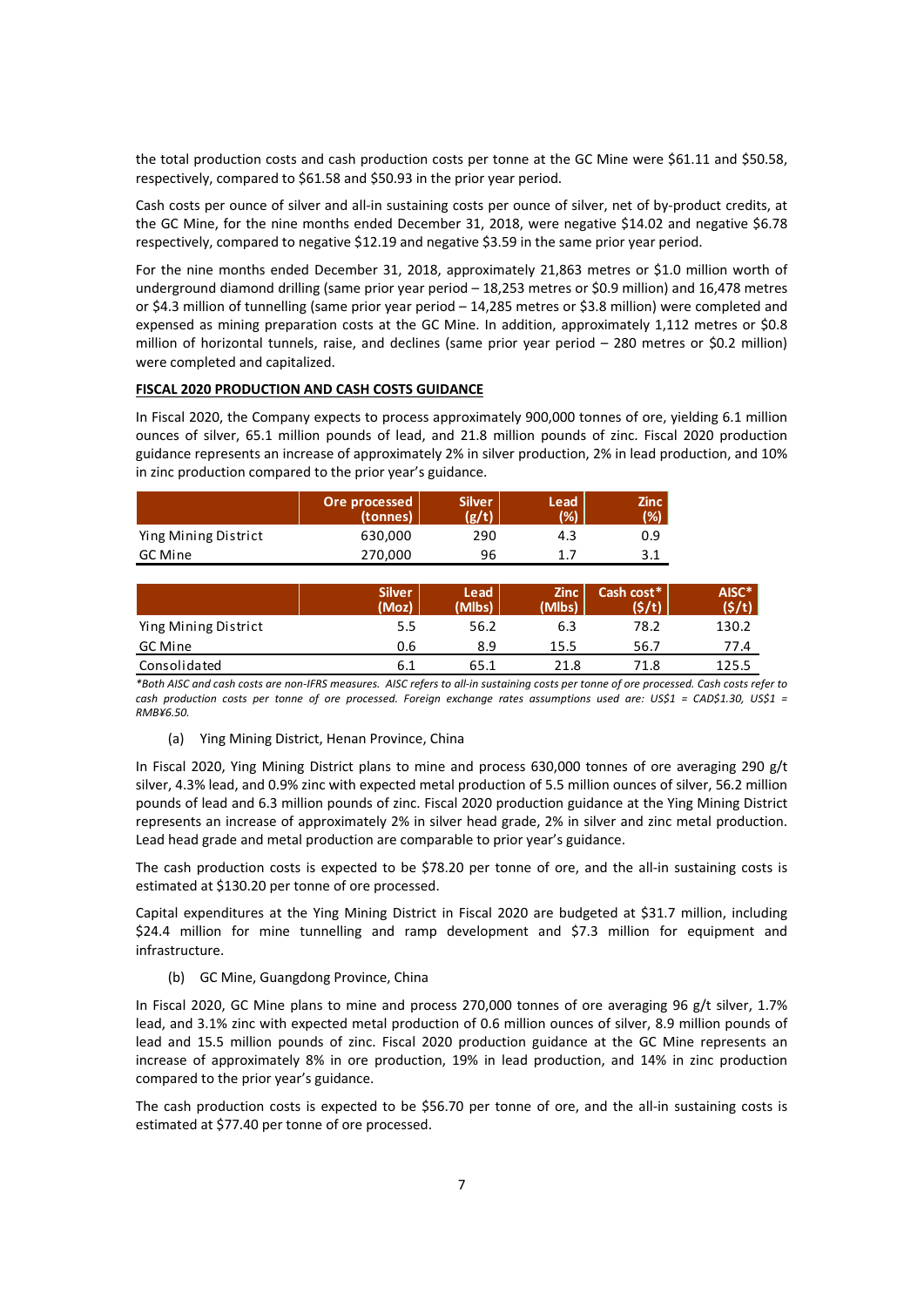Capital expenditures at the GC Mine in Fiscal 2020 are budgeted at \$5.2 million, including \$2.5 million for mine tunneling and ramp development, \$1.4 million for a paste backfill plant, and \$1.3 million for other equipment and infrastructure.

Mr. Guoliang Ma, P.Geo., Manager of Exploration and Resources of the Company, is the Qualified Person under the National Instrument 43‐101 – Standards of Disclosure for Mineral Projects ("NI 43‐101") and has reviewed and given consent to the technical information contained in this news release.

*This earnings release should be read in conjunction with the Company's Management Discussion & Analysis, Financial Statements and Notes to Financial Statements for the corresponding period, which have been posted on SEDAR under the Company's profile at www.sedar.com and are also available on the Company's website at www.silvercorp.ca. All figures are in United States dollars unless otherwise stated.*

### **About Silvercorp**

Silvercorp is a low-cost silver-producing Canadian mining company with multiple mines in China. The Company's vision is to deliver shareholder value by focusing on the acquisition of underdeveloped projects with resource potential and the ability to grow organically. For more information, please visit our website at www.silvercorp.ca.

#### **For further information**

Silvercorp Metals Inc. Lon Shaver Vice President Phone: (604) 669‐9397 Toll Free 1(888) 224‐1881 Email: investor@silvercorp.ca Website: www.silvercorp.ca

### **CAUTIONARY DISCLAIMER ‐ FORWARD‐LOOKING STATEMENTS**

Certain of the statements and information in this news release constitute "forward‐looking statements" within the meaning of the United States Private Securities Litigation Reform Act of 1995 and "forward‐looking information" within the meaning of applicable Canadian provincial securities laws (collectively, "forward-looking statements"). Any statements or information that express or involve discussions with respect to predictions, expectations, beliefs, plans, projections, objectives, assumptions or future events or performance (often, but not always, using words or phrases such as "expects", "is expected", "anticipates", "believes", "plans", "projects", "estimates", "assumes", "intends", "strategies", "targets", "goals", "forecasts", "objectives", "budgets", "schedules", "potential" or variations thereof or stating that certain actions, events or results "may", "could", "would", "might" or "will" be taken, occur or be achieved, or the negative of any of these terms and similar expressions) are not statements of historical fact and may be forward-looking statements. Forward-looking statements relate to, among other things: the price of silver and other metals; the accuracy of mineral resource and mineral reserve estimates at the Company's material properties; the sufficiency of the Company's capital to finance the Company's operations; estimates of the Company's revenues and capital expenditures; estimated production from the Company's mines in the Ying Mining District and the GC Mine; timing of receipt of permits and regulatory approvals; availability of funds from production to finance the Company's operations; and access to and availability of funding for future construction, use of proceeds from any financing and development of the Company's properties.

Forward‐looking statements are subject to a variety of known and unknown risks, uncertainties and other factors that could cause actual events or results to differ from those reflected in the forward-looking statements, including, without limitation, risks relating to: fluctuating commodity prices; calculation of resources, reserves and mineralization and precious and base metal recovery; interpretations and assumptions of mineral resource and mineral reserve estimates; exploration and development programs; feasibility and engineering reports; permits and licences; title to properties; property interests; joint venture partners; acquisition of commercially mineable mineral rights; financing; recent market events and conditions; economic factors affecting the Company; timing, estimated amount, capital and operating expenditures and economic returns of future production; integration of future acquisitions into the Company's existing operations; competition; operations and political conditions; regulatory environment in China and Canada; environmental risks; foreign exchange rate fluctuations; insurance; risks and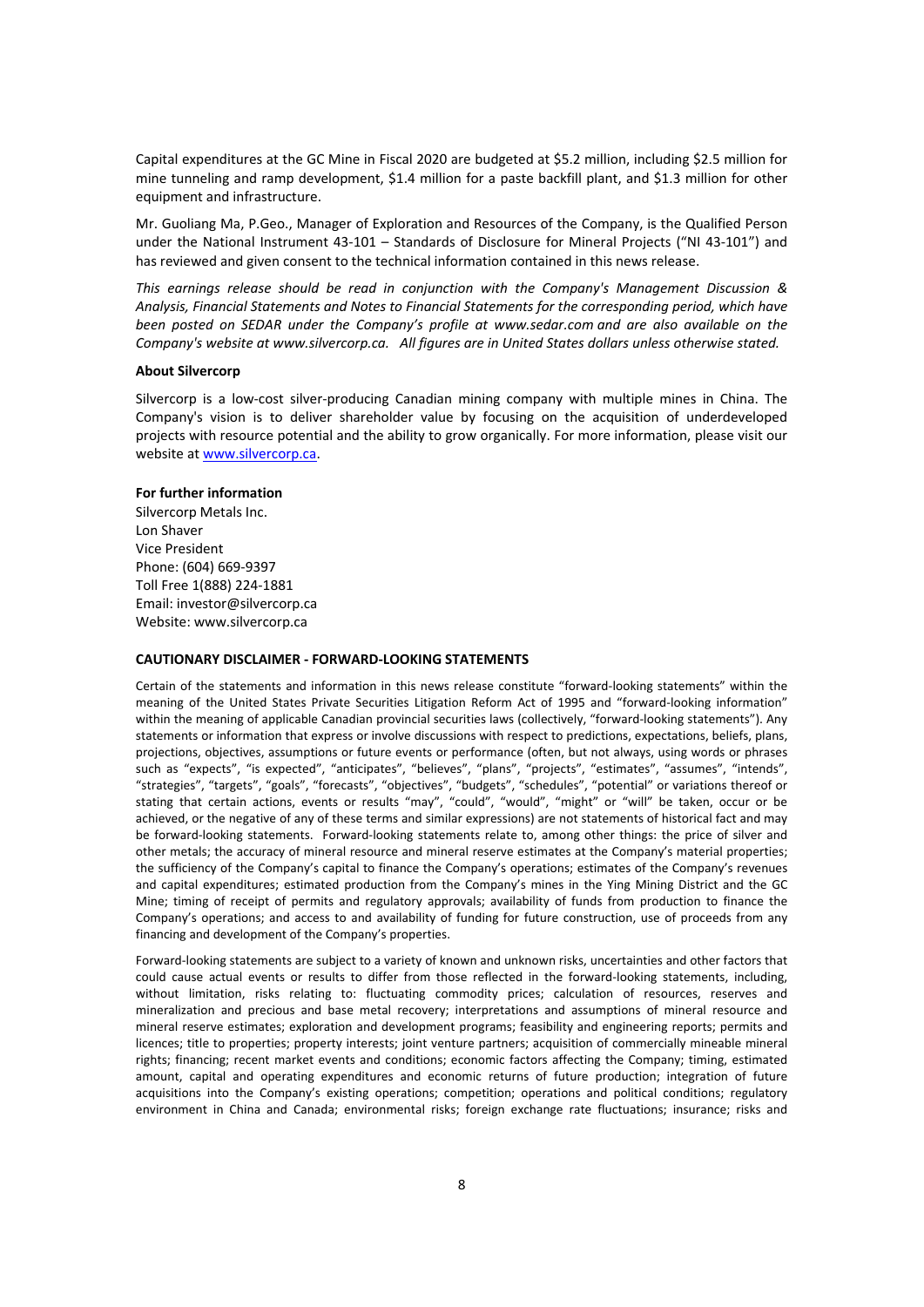hazards of mining operations; key personnel; conflicts of interest; dependence on management; internal control over financial reporting; and bringing actions and enforcing judgments under U.S. securities laws.

This list is not exhaustive of the factors that may affect any of the Company's forward-looking statements. Forwardlooking statements are statements about the future and are inherently uncertain, and actual achievements of the Company or other future events or conditions may differ materially from those reflected in the forward‐looking statements due to a variety of risks, uncertainties and other factors, including, without limitation, those referred to in the Company's Annual Information Form for the year ended March 31, 2018 under the heading "Risk Factors". Although the Company has attempted to identify important factors that could cause actual results to differ materially, there may be other factors that cause results not to be as anticipated, estimated, described or intended. Accordingly, readers should not place undue reliance on forward‐looking statements.

The Company's forward-looking statements are based on the assumptions, beliefs, expectations and opinions of management as of the date of this news release, and other than as required by applicable securities laws, the Company does not assume any obligation to update forward‐looking statements if circumstances or management's assumptions, beliefs, expectations or opinions should change, or changes in any other events affecting such statements. For the reasons set forth above, investors should not place undue reliance on forward-looking statements.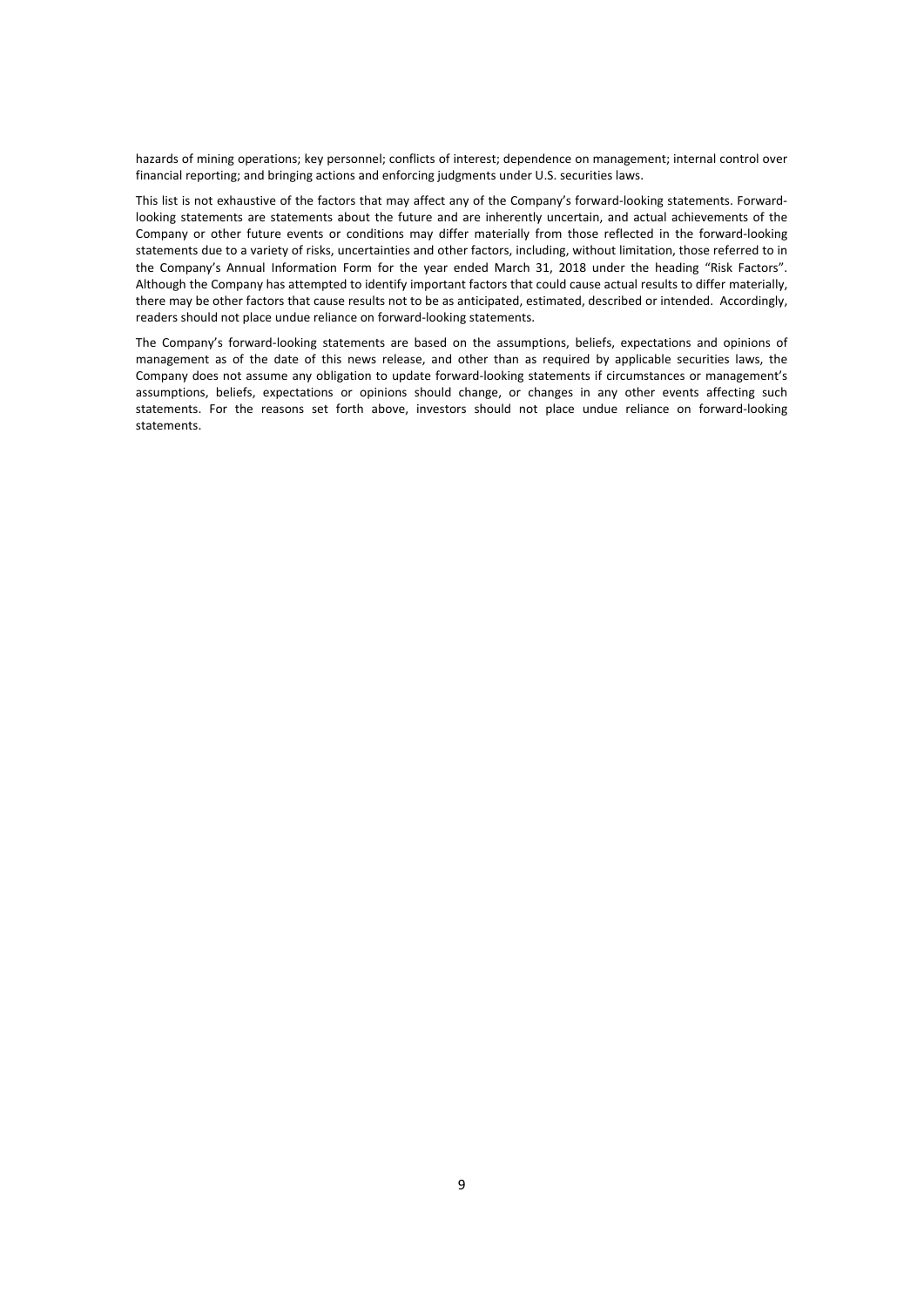### **Consolidated Statements of Financial Position**

*(Unaudited ‐ Expressed in thousands of U.S. dollars)*

|                                                                | As at December 31, | As at March 31, |
|----------------------------------------------------------------|--------------------|-----------------|
|                                                                | 2018               | 2018            |
| <b>ASSETS</b>                                                  |                    |                 |
| <b>Current Assets</b>                                          |                    |                 |
| Cash and cash equivalents                                      | \$<br>68,138       | \$<br>49,199    |
| Short-term investments                                         | 57,069             | 56,910          |
| Trade and other receivables                                    | 828                | 676             |
| Inventories                                                    | 12,430             | 11,018          |
| Due from a related party                                       | 38                 | 11              |
| Income tax receivable                                          |                    | 534             |
| Prepaids and deposits                                          | 4,081              | 4,456           |
|                                                                | 142,584            | 122,804         |
| <b>Non-current Assets</b>                                      |                    |                 |
| Long-term prepaids and deposits                                | 781                | 954             |
| <b>Reclamation deposits</b>                                    | 5,429              | 5,712           |
| Investment in an associate                                     | 36,821             | 38,001          |
| Other investments                                              | 7,751              | 6,132           |
| Plant and equipment                                            | 68,027             | 71,211          |
| Mineral rights and properties                                  | 219,843            | 232,080         |
| <b>TOTAL ASSETS</b>                                            | \$<br>481,236      | \$<br>476,894   |
| <b>LIABILITIES AND EQUITY</b>                                  |                    |                 |
| <b>Current Liabilities</b>                                     |                    |                 |
| Accounts payable and accrued liabilities                       | \$<br>33,117       | \$<br>25,198    |
| Bank loan                                                      | 4,366              |                 |
| Deposits received                                              | 3,609              | 6,806           |
| Income tax payable                                             | 2,498              | 303             |
|                                                                | 43,590             | 32,307          |
| <b>Non-current Liabilities</b>                                 |                    |                 |
| Deferred income tax liabilities                                | 32,419             | 33,310          |
| Environmental rehabilitation                                   | 12,205             | 13,098          |
| <b>Total Liabilities</b>                                       | 88,214             | 78,715          |
| <b>Equity</b>                                                  |                    |                 |
| Share capital                                                  | 230,987            | 228,729         |
| Share option reserve                                           | 15,492             | 14,690          |
| Reserves                                                       | 25,409             | 25,409          |
| Accumulated other comprehensive loss                           | (50, 150)          | (25, 875)       |
| Retained earnings                                              | 109,693            | 86,283          |
| Total equity attributable to the equity holders of the Company | 331,431            | 329,236         |
| Non-controlling interests                                      | 61,591             | 68,943          |
| <b>Total Equity</b>                                            | 393,022            | 398,179         |
|                                                                |                    |                 |
| <b>TOTAL LIABILITIES AND EQUITY</b>                            | \$<br>481,236      | \$<br>476,894   |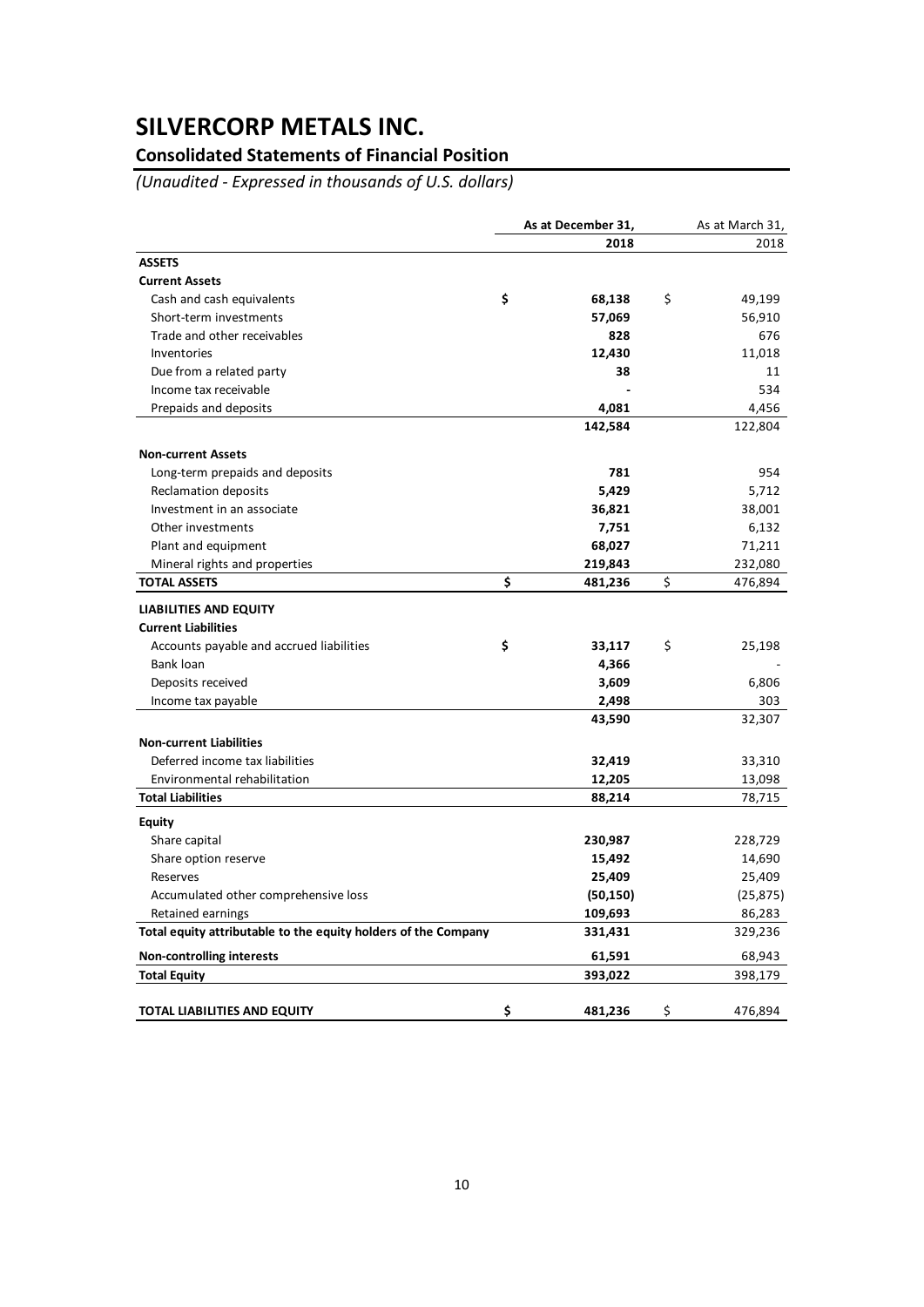### **Consolidated Statements of Income**

*(Unaudited ‐ Expressed in thousands of U.S. dollars, except for per share figures)*

|                                                                                               |    | Three Months Ended December 31, |          |     | Nine Months Ended December 31, |         |
|-----------------------------------------------------------------------------------------------|----|---------------------------------|----------|-----|--------------------------------|---------|
|                                                                                               |    | 2018                            | 2017     |     | 2018                           | 2017    |
| <b>Sales</b>                                                                                  | \$ | $42,351$ \$                     | 44,352   | \$. | $135,567$ \$                   | 131,590 |
| Cost of sales                                                                                 |    |                                 |          |     |                                |         |
| <b>Production costs</b>                                                                       |    | 16,941                          | 15,553   |     | 49,456                         | 45,839  |
| Mineral resource taxes                                                                        |    | 1,220                           | 1,255    |     | 3,861                          | 3,683   |
| Depreciation and amortization                                                                 |    | 4,887                           | 4,378    |     | 15,396                         | 13,291  |
|                                                                                               |    | 23,048                          | 21,186   |     | 68,713                         | 62,813  |
| Gross profit                                                                                  |    | 19,303                          | 23,166   |     | 66,854                         | 68,777  |
| General and administrative                                                                    |    | 5,339                           | 4,915    |     | 14,416                         | 13,958  |
| Government fees and other taxes                                                               |    | 625                             | 902      |     | 2,194                          | 2,433   |
| Foreign exchange (gain) loss                                                                  |    | (2, 315)                        | (236)    |     | (2,395)                        | 2,490   |
| Loss on disposal of plant and equipment                                                       |    | 254                             | 148      |     | 388                            | 324     |
| Gain on disposal of NSR                                                                       |    | $\overline{\phantom{a}}$        |          |     |                                | (4,320) |
| Share of (income) loss in associate                                                           |    | (172)                           | 142      |     | 212                            | 511     |
| Dilution gain on investment in associate<br>Reclassification of other comprehensive loss upon |    |                                 | (822)    |     |                                | (822)   |
| ownership dilution of investment in associate                                                 |    |                                 | 18       |     |                                | 18      |
| Other expense (income)                                                                        |    | 400                             | (1, 560) |     | 676                            | (1,867) |
| Income from operations                                                                        |    | 15,172                          | 19,659   |     | 51,363                         | 56,052  |
| Finance income                                                                                |    | 981                             | 822      |     | 2,602                          | 2,046   |
| Finance costs                                                                                 |    | (166)                           | (112)    |     | (463)                          | (329)   |
| Income before income taxes                                                                    |    | 15,987                          | 20,369   |     | 53,502                         | 57,769  |
| Income tax expense                                                                            |    | 5,134                           | 4,302    |     | 17,395                         | 13,586  |
| Net income                                                                                    | Ś  | \$<br>10,853                    | 16,067   | \$  | - \$<br>36,107                 | 44,183  |
| Attributable to:                                                                              |    |                                 |          |     |                                |         |
| Equity holders of the Company                                                                 | \$ | 8,660<br>\$                     | 12,718   | \$  | $27,618$ \$                    | 34,800  |
| Non-controlling interests                                                                     |    | 2,193                           | 3,349    |     | 8,489                          | 9,383   |
|                                                                                               | \$ | \$<br>10,853                    | 16,067   | \$  | $36,107$ \$                    | 44,183  |

| 0.05        | 0.08 |                            | 0.16        | 0.21        |
|-------------|------|----------------------------|-------------|-------------|
| 0.05        | 0.07 |                            | 0.16        | 0.20        |
| 168.871.756 |      |                            | 168.083.532 | 168.003.035 |
| 170.314.907 |      |                            | 170.306.321 | 169.992.421 |
|             |      | 168.077.624<br>169.782.024 |             |             |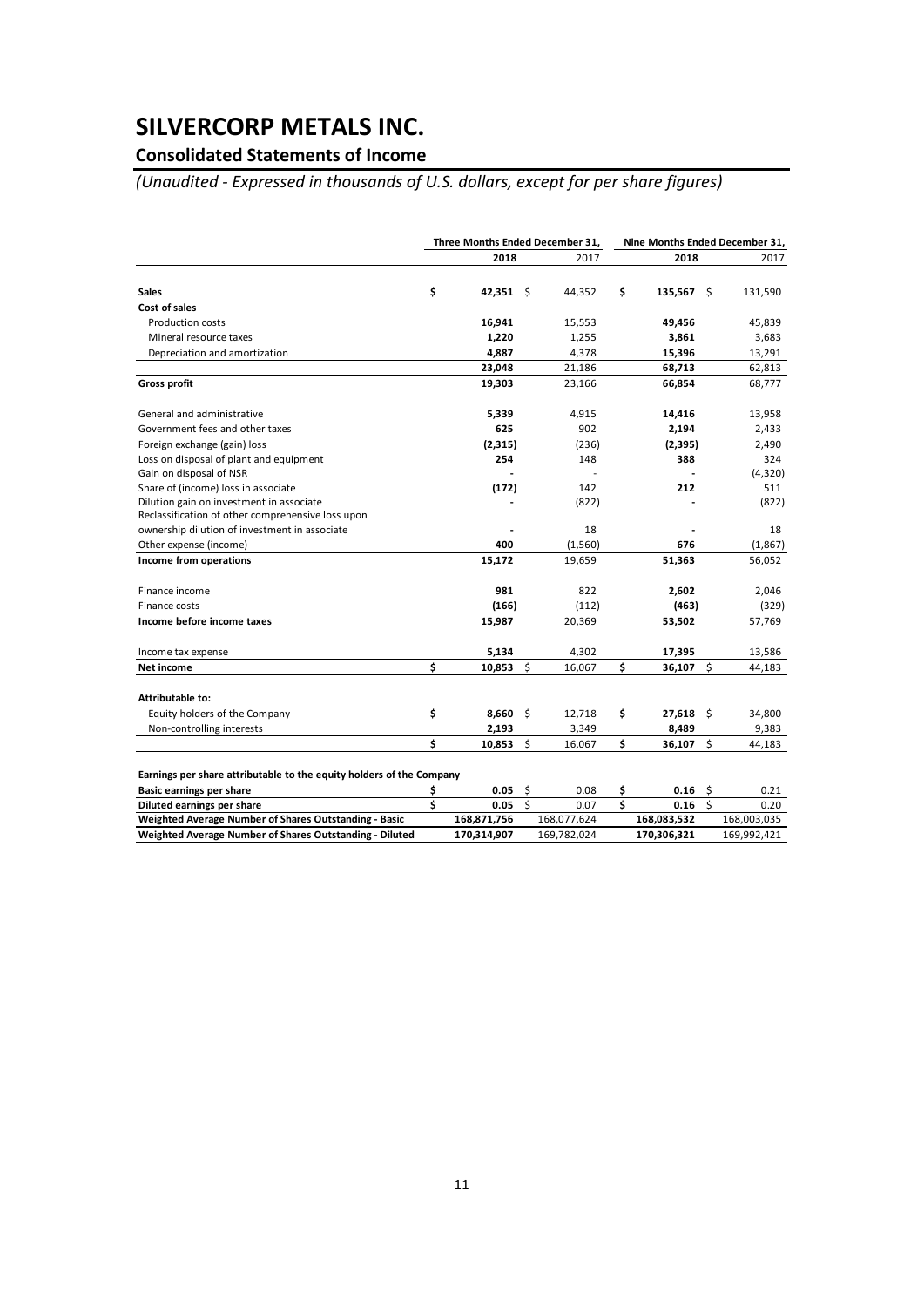## **Consolidated Statements of Cash Flow**

*(Unaudited ‐ Expressed in thousands of U.S. dollars)*

|                                                                                                             | Three Months Ended December 31 |                  |                  | Nine Months Ended December 31 |
|-------------------------------------------------------------------------------------------------------------|--------------------------------|------------------|------------------|-------------------------------|
|                                                                                                             | 2018                           | 2017             | 2018             | 2017                          |
| Cash provided by                                                                                            |                                |                  |                  |                               |
| <b>Operating activities</b>                                                                                 |                                |                  |                  |                               |
| Net income                                                                                                  | \$<br>$10,853$ \$              | 16,067           | \$<br>36,107 \$  | 44,183                        |
| Add (deduct) items not affecting cash:                                                                      |                                |                  |                  |                               |
| Finance costs                                                                                               | 166                            | 112              | 463              | 329                           |
| Depreciation, amortization and depletion                                                                    | 5,207                          | 4,683            | 16,308           | 14,176                        |
| Share of (income) loss in associate                                                                         | (172)                          | 142              | 212              | 511                           |
| Dilution gain on investment in associate                                                                    |                                | (822)            |                  | (822)                         |
| Reclassification of other comprehensive loss upon ownership                                                 |                                |                  |                  |                               |
| dilution of investment in associate                                                                         |                                | 18               |                  | 18                            |
| Gain on disposal of NSR                                                                                     |                                |                  |                  | (4,320)                       |
| Income tax expense                                                                                          | 5,134                          | 4,302            | 17,395           | 13,586                        |
| Finance income                                                                                              | (981)                          | (822)            | (2,602)          | (2,046)                       |
| Loss on disposal of plant and equipment                                                                     | 254                            | 148              | 388              | 324                           |
| Share-based compensation                                                                                    | 506                            | 458              | 1,418            | 1,144                         |
| Reclamation                                                                                                 | (268)                          | (17)             | (334)            | (36)                          |
| Income taxes paid                                                                                           | (4,004)                        | (2,065)          | (12, 480)        | (9,647)                       |
| Interest received                                                                                           | 981                            | 822              | 2,602            | 2,046                         |
| Interest paid                                                                                               | (48)                           |                  | (96)             |                               |
| Changes in non-cash operating working capital                                                               | 1,917                          | 4,431            | 2,358            | 5,598                         |
| Net cash provided by operating activities                                                                   | 19,545                         | 27,457           | 61,739           | 65,044                        |
| <b>Investing activities</b><br>Mineral rights and properties<br>Capital expenditures<br>Plant and equipment | (7,617)                        | (5,705)          | (19, 410)        | (16, 638)                     |
| Additions                                                                                                   | (2,682)                        | (1,724)          | (4,325)          | (4, 455)                      |
| Proceeds on disposals                                                                                       |                                |                  | 29               | 19                            |
| Investment in associate                                                                                     |                                | (3,836)          |                  | (23, 861)                     |
| Net redemption (purchases) of short-term investments                                                        | 12,613                         | 10,422           | (4,606)          | (21, 345)                     |
| Net cash provided by (used in) investing activities                                                         | 2,314                          | (843)            | (28, 312)        | (66, 280)                     |
| <b>Financing activities</b><br>Bank loan                                                                    |                                |                  |                  |                               |
| Proceeds                                                                                                    |                                |                  | 4,527            |                               |
| Non-controlling interests                                                                                   |                                |                  |                  |                               |
| Distribution                                                                                                | (3,292)                        |                  | (9,926)          | (4,891)                       |
| Acquisition                                                                                                 | (1, 121)                       |                  | (1, 121)         |                               |
| Cash dividends distributed                                                                                  | (2, 113)                       | (1,683)          | (4,208)          | (3,362)                       |
| Proceeds from issuance of common shares                                                                     | 623                            | 174              | 1,643            | 342                           |
| Common shares repurchased as part of normal course issuer                                                   |                                | (1,779)          |                  | (1,779)                       |
| Net cash used in financing activities                                                                       | (5,903)                        | (3, 288)         | (9,085)          | (9,690)                       |
| Effect of exchange rate changes on cash and cash equivalents                                                | (1,340)                        | 1,579            | (5,403)          | 4,197                         |
| Increase in cash and cash equivalents<br>Cash and cash equivalents, beginning of the period                 | 14,616<br>53,522               | 24,905<br>41,369 | 18,939<br>49,199 | (6, 729)<br>73,003            |
| Cash and cash equivalents, end of the period                                                                | \$<br>68,138                   | \$<br>66,274     | \$<br>68,138     | \$<br>66,274                  |
|                                                                                                             |                                |                  |                  |                               |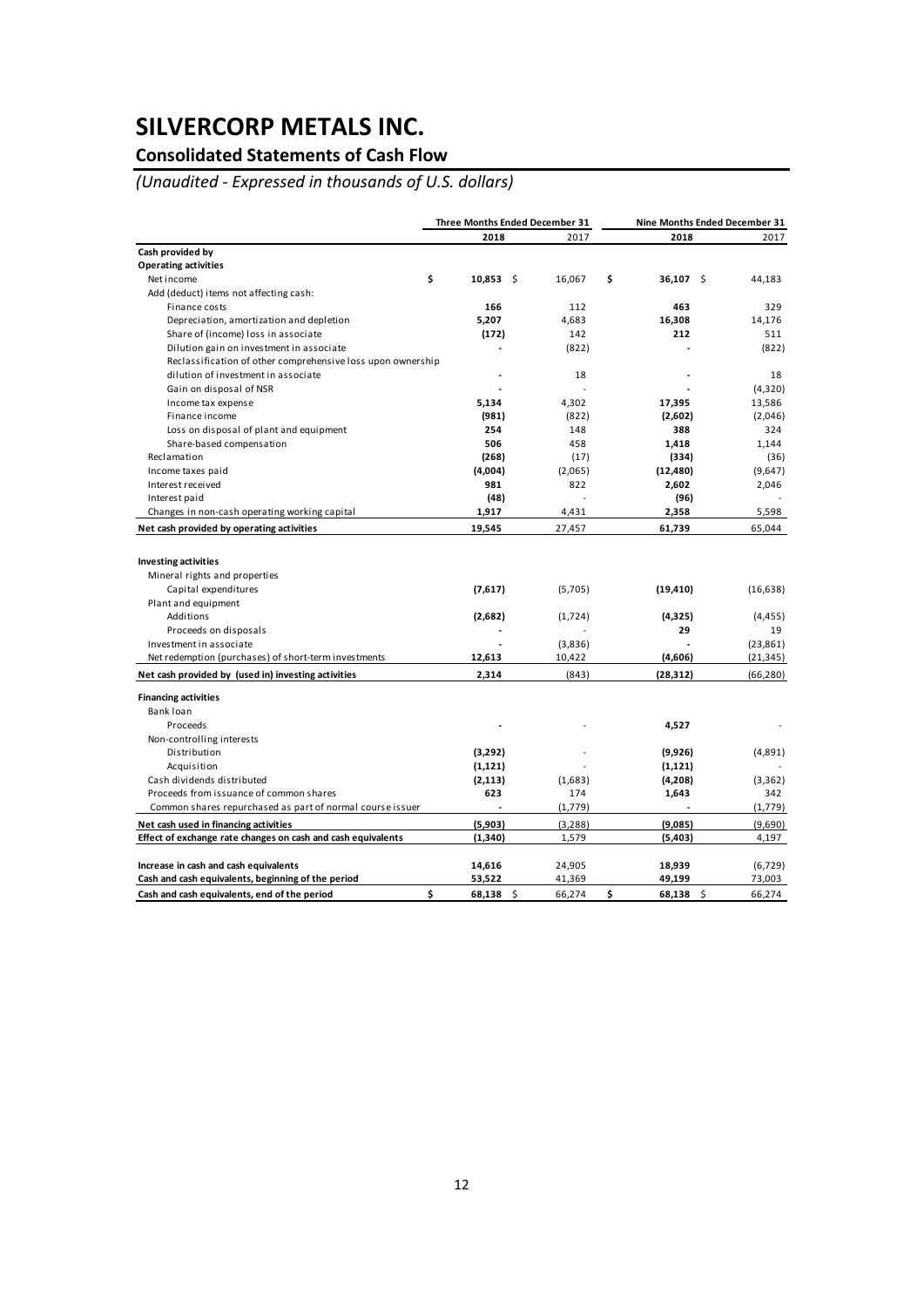## **Mining Data**

## *(Expressed in thousands of U.S. dollars, except for mining data figures)*

|                                                                                                               |                                   | Three months ended December 31, 2018 |              |  |  |
|---------------------------------------------------------------------------------------------------------------|-----------------------------------|--------------------------------------|--------------|--|--|
|                                                                                                               | Ying Mining District <sup>1</sup> | GC <sup>2</sup>                      | <b>Total</b> |  |  |
| <b>Production Data</b>                                                                                        |                                   |                                      |              |  |  |
| <b>Mine Data</b>                                                                                              |                                   |                                      |              |  |  |
| Ore Mined (tonne)                                                                                             | 174,152                           | 86,126                               | 260,278      |  |  |
| Ore Milled (tonne)                                                                                            | 184,684                           | 86,792                               | 271,476      |  |  |
| Mining cost per tonne of ore mined (\$)<br>$\ddot{}$                                                          | 86.27                             | 42.40                                | 71.76        |  |  |
| Cash mining cost per tonne of ore mined (\$)                                                                  | 63.04                             | 34.17                                | 53.49        |  |  |
| Non cash mining cost per tonne of ore mined (\$)                                                              | 23.23                             | 8.23                                 | 18.27        |  |  |
| Unit shipping costs(\$)<br>$\begin{array}{c} + \end{array}$                                                   | 4.27                              |                                      | 2.82         |  |  |
| Milling cost per tonne of ore milled (\$)<br>$\ddot{}$                                                        | 12.24                             | 15.98                                | 13.44        |  |  |
| Cash milling cost per tonne of ore milled (\$)                                                                | 10.49                             | 14.08                                | 11.64        |  |  |
| Non cash milling cost per tonne of ore milled (\$)                                                            | 1.75                              | 1.90                                 | 1.80         |  |  |
|                                                                                                               |                                   |                                      |              |  |  |
| <b>Average Production Cost</b><br>$\ddot{}$                                                                   |                                   |                                      |              |  |  |
| Silver (\$ per ounce)                                                                                         | 6.17                              | 5.61                                 | 6.22         |  |  |
| Gold (\$ per ounce)                                                                                           | 530<br>0.47                       | 0.56                                 | 547<br>0.49  |  |  |
| Lead (\$ per pound)                                                                                           | 0.39                              | 0.48                                 | 0.42         |  |  |
| Zinc (\$ per pound)                                                                                           |                                   |                                      |              |  |  |
| Other (\$ per pound)                                                                                          | 0.48                              |                                      | 0.49         |  |  |
| Total production cost per ounce of Silver, net of by-product credits (\$)<br>$\begin{array}{c} + \end{array}$ | 0.96                              | (8.07)                               | 0.08         |  |  |
| Total cash cost per ounce of Silver, net of by-product credits (\$)<br>$\begin{array}{c} + \end{array}$       | (1.74)                            | (12.32)                              | (2.77)       |  |  |
| All-in sustaining cost per ounce of Silver, net of by-product credits (\$)<br>$\ddot{}$                       | 5.80                              | (6.54)                               | 6.53         |  |  |
| All-in cost per ounce of Silver, net of by-product credits (\$)<br>$\begin{array}{c} + \end{array}$           | 6.51                              | (6.18)                               | 7.30         |  |  |
|                                                                                                               |                                   |                                      |              |  |  |
| <b>Recovery Rates</b>                                                                                         |                                   |                                      |              |  |  |
| Silver (%)                                                                                                    | 95.6                              | 80.5                                 | 93.8         |  |  |
| Lead $(\%)$<br>Zinc (%)                                                                                       | 95.2<br>50.2                      | 91.6<br>85.5                         | 94.6<br>73.3 |  |  |
|                                                                                                               |                                   |                                      |              |  |  |
| <b>Head Grades</b>                                                                                            |                                   |                                      |              |  |  |
| Silver (gram/tonne)                                                                                           | 296                               | 84                                   | 228          |  |  |
| Lead $(\%)$                                                                                                   | 4.1                               | 1.6                                  | 3.3          |  |  |
| Zinc (%)                                                                                                      | 0.8                               | 3.1                                  | 1.5          |  |  |
| Concentrate in stock                                                                                          |                                   |                                      |              |  |  |
| Lead concentrate (tonne)                                                                                      | 3,750                             | 461                                  | 4,211        |  |  |
| Zinc concentrate (tonne)                                                                                      | 1,350                             | 1,729                                | 3,079        |  |  |
| Sales Data                                                                                                    |                                   |                                      |              |  |  |
| <b>Metal Sales</b>                                                                                            |                                   |                                      |              |  |  |
| Silver (in thousands of ounces)                                                                               | 1,545                             | 167                                  | 1,712        |  |  |
| Gold (in thousands of ounces)                                                                                 | 1.1                               |                                      | $1.1$        |  |  |
| Lead (in thousands of pounds)                                                                                 | 15,156                            | 2,644                                | 17,800       |  |  |
| Zinc (in thousands of pounds)                                                                                 | 381                               | 3,730                                | 4,111        |  |  |
| <b>Metal Sales</b>                                                                                            |                                   |                                      |              |  |  |
| Silver (in thousands of \$)                                                                                   | 19,075                            | 1,585                                | 20,660       |  |  |
| Gold (in thousands of \$)                                                                                     | 1,167                             |                                      | 1,167        |  |  |
| Lead (in thousands of \$)                                                                                     | 14,324                            | 2,527                                | 16,851       |  |  |
| Zinc (in thousands of \$)                                                                                     | 297                               | 3,055                                | 3,352        |  |  |
| Other (in thousands of \$)                                                                                    | 321                               |                                      | 321          |  |  |
|                                                                                                               | 35,184                            | 7,167                                | 42,351       |  |  |
| Average Selling Price, Net of Value Added Tax and Smelter Charges                                             |                                   |                                      |              |  |  |
| Silver (\$ per ounce)                                                                                         | 12.35                             | 9.49                                 | 12.07        |  |  |
| Gold (\$ per ounce)                                                                                           | 1,061                             |                                      | 1,061        |  |  |
| Lead (\$ per pound)<br>Zinc (\$ per pound)                                                                    | 0.95<br>0.78                      | 0.96<br>0.82                         | 0.95<br>0.82 |  |  |
|                                                                                                               |                                   |                                      |              |  |  |

1 Ying Mining District includes mines: SGX, TLP, HPG,LM, BCG and HZG.

2 GC Silver recovery rate consists of 54.97% from lead concentrates and 25.53% from zinc concentrates.

2 GC Silver sold in zinc concentrates is subjected to higher smelter and refining charges which lower the net silver selling price.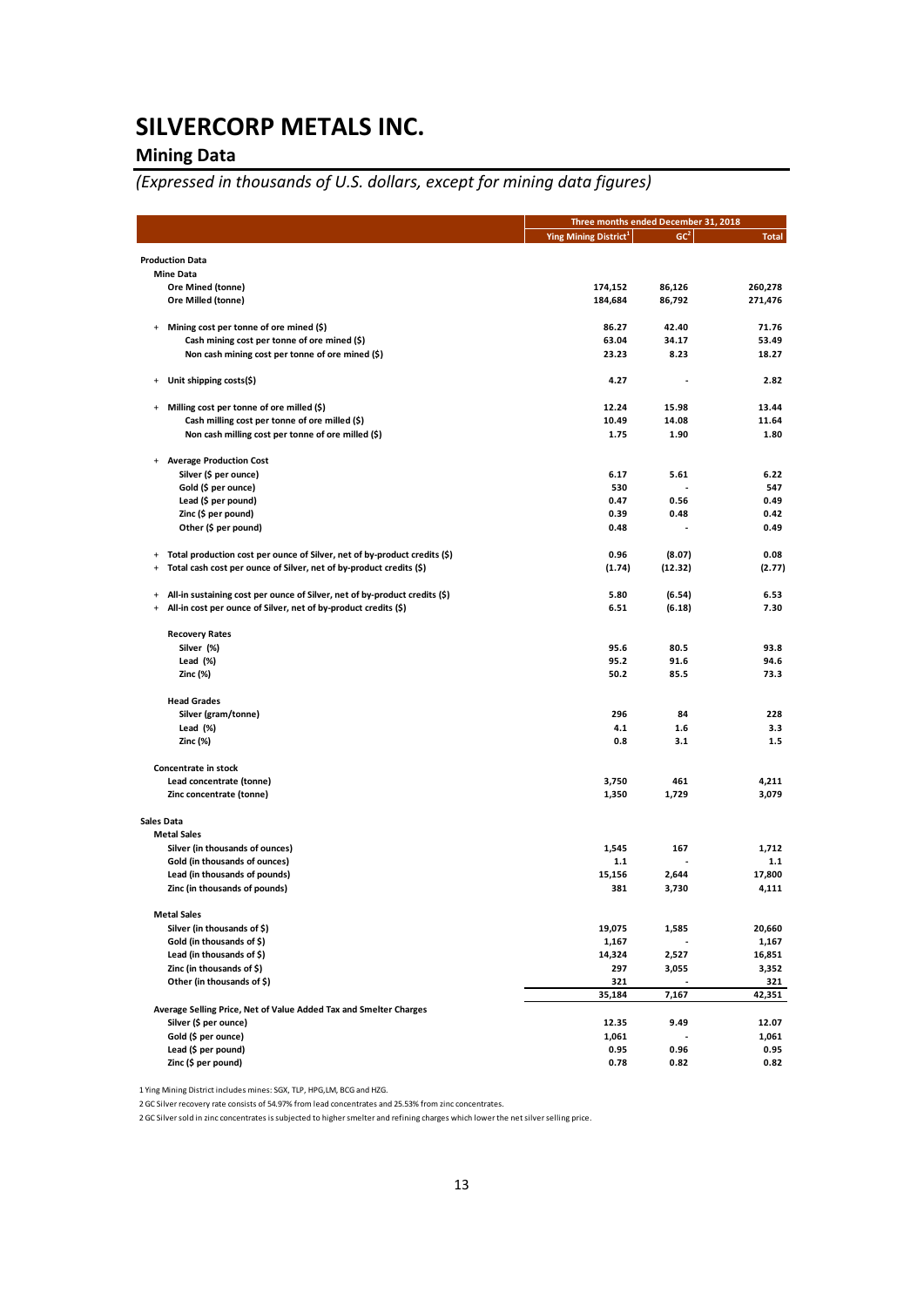## **Mining Data**

## *(Expressed in thousands of U.S. dollars, except for mining data figures)*

|                                                                              |                                             | Three months ended December 31, 2017 |               |  |
|------------------------------------------------------------------------------|---------------------------------------------|--------------------------------------|---------------|--|
|                                                                              | <b>Ying Mining</b><br>District <sup>1</sup> | GC <sup>2</sup>                      | <b>Total</b>  |  |
|                                                                              |                                             |                                      |               |  |
| <b>Production Data</b><br><b>Mine Data</b>                                   |                                             |                                      |               |  |
| Ore Mined (tonne)                                                            | 166,619                                     | 85,665                               | 252,284       |  |
| Ore Milled (tonne)                                                           | 167,543                                     | 88,494                               | 256,037       |  |
|                                                                              |                                             |                                      |               |  |
| + Mining cost per tonne of ore mined (\$)                                    | 90.12                                       | 43.10                                | 74.16         |  |
| Cash mining cost per tonne of ore mined $(\xi)$                              | 66.71                                       | 35.48                                | 56.11         |  |
| Non cash mining cost per tonne of ore mined $(5)$                            | 23.41                                       | 7.62                                 | 18.05         |  |
| + Unit shipping costs(\$)                                                    | 4.05                                        |                                      | 2.69          |  |
| + Milling cost per tonne of ore milled (\$)                                  | 11.87                                       | 16.45                                | 13.45         |  |
| Cash milling cost per tonne of ore milled (\$)                               | 9.84                                        | 14.09                                | 11.31         |  |
| Non cash milling cost per tonne of ore milled (\$)                           | 2.03                                        | 2.36                                 | 2.14          |  |
| + Average Production Cost                                                    |                                             |                                      |               |  |
| Silver $(\xi$ per ounce)                                                     | 5.64                                        | 5.91                                 | 5.86          |  |
| Gold $(5 per ounce)$                                                         | 380                                         |                                      | 406           |  |
| Lead $(S$ per pound)                                                         | 0.44                                        | 0.58                                 | 0.47          |  |
| <b>Zinc</b> ( $\oint$ per pound)                                             | 0.49                                        | 0.64                                 | 0.52          |  |
| Other $(\xi$ per pound)                                                      | 0.45                                        |                                      | 0.01          |  |
| + Total production cost per ounce of Silver, net of by-product credits (\$)  | (1.87)                                      | (10.95)                              | (3.04)        |  |
| + Total cash cost per ounce of Silver, net of by-product credits (\$)        | (4.53)                                      | (15.34)                              | (5.92)        |  |
| + All-in sustaining cost per ounce of Silver, net of by-product credits (\$) | 2.13                                        | (4.52)                               | 3.16          |  |
| + All-in cost per ounce of Silver, net of by-product credits (\$)            | 2.97                                        | (7.23)                               | 3.50          |  |
| <b>Recovery Rates</b>                                                        |                                             |                                      |               |  |
| Silver $(%)$                                                                 | 95.8                                        | 73.6                                 | 92.7          |  |
| Lead $(\%)$                                                                  | 96.4                                        | 83.9                                 | 94.6          |  |
| Zinc $(%)$                                                                   | 57.3                                        | 81.3                                 | 71.7          |  |
| <b>Head Grades</b>                                                           |                                             |                                      |               |  |
| Silver (gram/tonne)                                                          | 315                                         | 97                                   | 240           |  |
| Lead $(\%)$                                                                  | 4.5                                         | 1.4                                  | 3.4           |  |
| Zinc $(\%)$                                                                  | 1.0                                         | 2.8                                  | 1.6           |  |
| Concentrate in stock                                                         |                                             |                                      |               |  |
| Lead concentrate (tonne)                                                     | 6,200                                       | 34                                   | 6.234         |  |
| Zinc concentrate (tonne)                                                     | 230                                         | 60                                   | 290           |  |
| Sales Data                                                                   |                                             |                                      |               |  |
| <b>Metal Sales</b>                                                           |                                             |                                      |               |  |
| Silver (in thousands of ounces)                                              | 1,322                                       | 196                                  | 1,518         |  |
| Gold (in thousands of ounces)                                                | 0.7                                         |                                      | 0.7           |  |
| Lead (in thousands of pounds)                                                | 13,487                                      | 2,263                                | 15,750        |  |
| Zinc (in thousands of pounds)                                                | 2,006                                       | 4,399                                | 6,405         |  |
| <b>Metal Sales</b>                                                           |                                             |                                      |               |  |
| <b>Silver</b> (in thousands of \$)                                           | 17,718                                      | 2,088                                | 19,806        |  |
| Gold (in thousands of $$$ )                                                  | 632                                         |                                      | 632           |  |
| Lead (in thousands of $\zeta$ )                                              | 14,045                                      | 2,378                                | 16,423        |  |
| <b>Zinc</b> (in thousands of $\zeta$ )                                       | 2,337                                       | 5,048                                | 7,385         |  |
| Other (in thousands of \$)                                                   | 100<br>34,832                               | 6<br>9,520                           | 106<br>44,352 |  |
| Average Selling Price, Net of Value Added Tax and Smelter Charges            |                                             |                                      |               |  |
| Silver (\$ per ounce)                                                        | 13.40                                       | 10.65                                | 13.05         |  |
| Gold (\$ per ounce)                                                          | 903                                         |                                      | 903           |  |
| Lead (\$ per pound)                                                          | 1.04                                        | 1.05                                 | 1.04          |  |
| Zinc (\$ per pound)                                                          | 1.17                                        | 1.15                                 | 1.15          |  |

<sup>1</sup> Ying Mining District includes mines: SGX, TLP, HPG,LM, BCG and HZG.

<sup>2</sup> GC Silver recovery rate consists of 52.5% from lead concentrates and 21.1% from zinc concentrates.

<sup>2</sup> GC Silver sold in zinc concentrates is subjected to higher smelter and refining charges which lower the net silver selling price.<br>.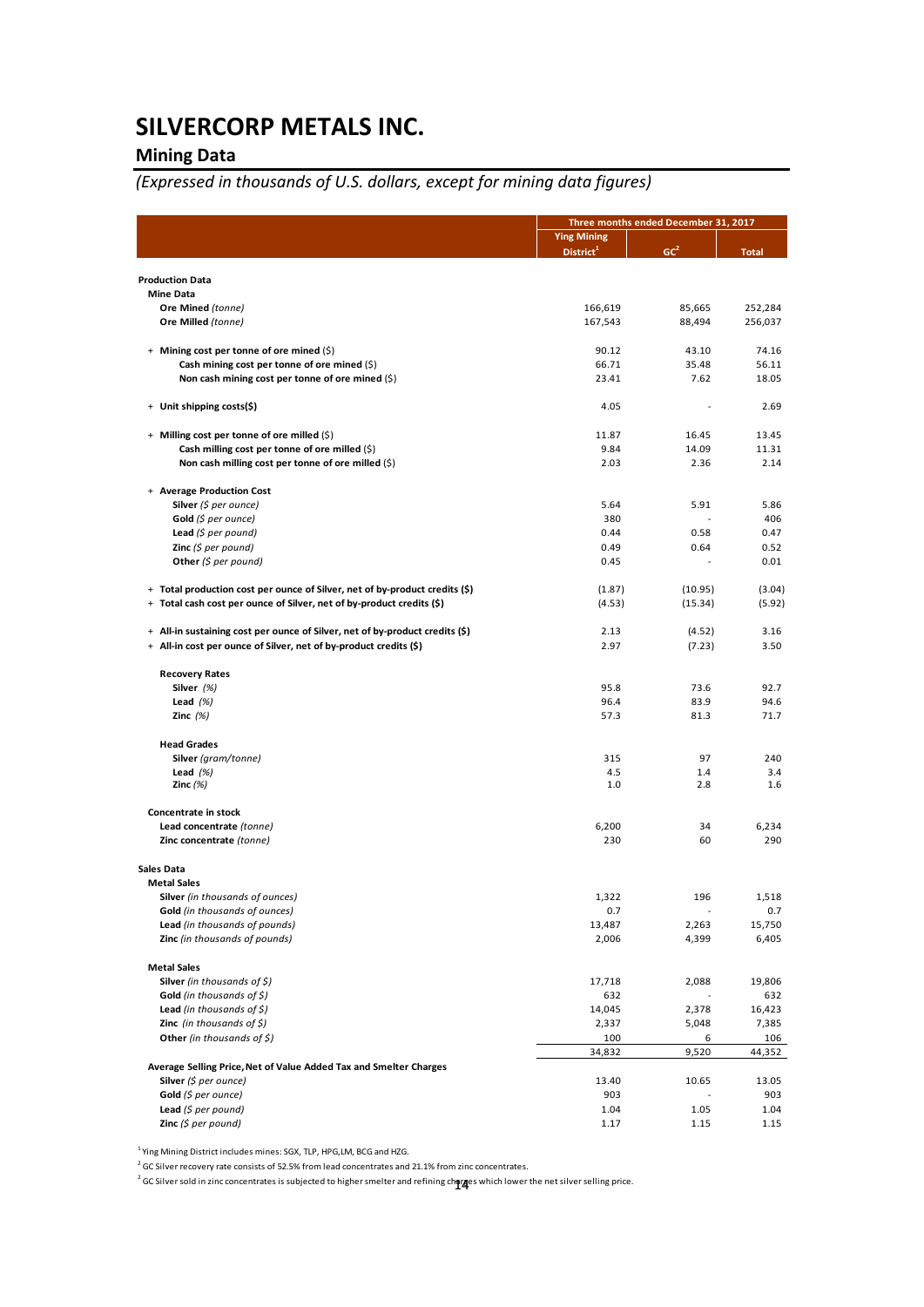## **Mining Data**

## *(Expressed in thousands of U.S. dollars, except for mining data figures)*

|            |                                                                                                  |                       | Nine months ended December 31, 2018 |                |  |  |
|------------|--------------------------------------------------------------------------------------------------|-----------------------|-------------------------------------|----------------|--|--|
|            |                                                                                                  | <b>Ying Mining</b>    |                                     |                |  |  |
|            |                                                                                                  | District <sup>1</sup> | GC <sup>2</sup>                     | <b>Total</b>   |  |  |
|            | <b>Production Data</b>                                                                           |                       |                                     |                |  |  |
|            | <b>Mine Data</b>                                                                                 |                       |                                     |                |  |  |
|            | Ore Mined (tonne)                                                                                | 511,545               | 233,850                             | 745,395        |  |  |
|            | Ore Milled (tonne)                                                                               | 512,813               | 236,131                             | 748,944        |  |  |
|            |                                                                                                  |                       |                                     |                |  |  |
| $+$        | Mining cost per tonne of ore mined (\$)                                                          | 86.97                 | 45.16<br>37.12                      | 73.85          |  |  |
|            | Cash mining cost per tonne of ore mined (\$)<br>Non cash mining cost per tonne of ore mined (\$) | 63.00<br>23.97        | 8.04                                | 54.88<br>18.97 |  |  |
|            |                                                                                                  |                       |                                     |                |  |  |
| $+$        | Unit shipping costs(\$)                                                                          | 4.28                  |                                     | 2.91           |  |  |
| $+$        | Milling cost per tonne of ore milled (\$)                                                        | 11.96                 | 15.95                               | 13.22          |  |  |
|            | Cash milling cost per tonne of ore milled (\$)                                                   | 9.98                  | 13.46                               | 11.08          |  |  |
|            | Non cash milling cost per tonne of ore milled (\$)                                               | 1.98                  | 2.49                                | 2.14           |  |  |
|            | + Average Production Cost                                                                        |                       |                                     |                |  |  |
|            | Silver (\$ per ounce)                                                                            | 5.84                  | 5.88                                | 6.02           |  |  |
|            | Gold (\$ per ounce)                                                                              | 466                   |                                     | 493            |  |  |
|            | Lead (\$ per pound)                                                                              | 0.46                  | 0.61                                | 0.48           |  |  |
|            | Zinc (\$ per pound)                                                                              | 0.47                  | 0.59                                | 0.47           |  |  |
|            | Other (\$ per pound)                                                                             | 0.46                  | 0.02                                | 0.07           |  |  |
| $\ddot{}$  | Total production cost per ounce of Silver, net of by-product credits (\$)                        | (0.59)                | (8.97)                              | (1.34)         |  |  |
| $\ddot{}$  | Total cash cost per ounce of Silver, net of by-product credits (\$)                              | (3.43)                | (14.02)                             | (4.37)         |  |  |
| $\ddot{}$  | All-in sustaining cost per ounce of Silver, net of by-product credits (\$)                       | 2.44                  | (6.78)                              | 3.27           |  |  |
| $\ddot{}$  | All-in cost per ounce of Silver, net of by-product credits (\$)                                  | 3.29                  | (5.89)                              | 4.22           |  |  |
|            |                                                                                                  |                       |                                     |                |  |  |
|            | <b>Recovery Rates</b>                                                                            |                       |                                     |                |  |  |
|            | Silver (%)                                                                                       | 95.9                  | 77.6                                | 93.9           |  |  |
|            | Lead (%)                                                                                         | 95.6                  | 90.1                                | 94.9           |  |  |
|            | Zinc (%)                                                                                         | 52.1                  | 84.7                                | 71.7           |  |  |
|            | <b>Head Grades</b>                                                                               |                       |                                     |                |  |  |
|            | Silver (gram/tonne)                                                                              | 308                   | 83                                  | 237            |  |  |
|            | Lead (%)                                                                                         | 4.4                   | 1.4                                 | 3.5            |  |  |
|            | Zinc (%)                                                                                         | 0.9                   | 2.9                                 | 1.5            |  |  |
|            | Concentrate in stock                                                                             |                       |                                     |                |  |  |
|            | Lead concentrate (tonne)                                                                         | 3,750                 | 461                                 | 4,211          |  |  |
|            | Zinc concentrate (tonne)                                                                         | 1,350                 | 1,729                               | 3,079          |  |  |
| Sales Data |                                                                                                  |                       |                                     |                |  |  |
|            | <b>Metal Sales</b>                                                                               |                       |                                     |                |  |  |
|            | Silver (in thousands of ounces)                                                                  | 4,623                 | 453                                 | 5,076          |  |  |
|            | Gold (in thousands of ounces)                                                                    | 2.8                   |                                     | 2.8            |  |  |
|            | Lead (in thousands of pounds)                                                                    | 45,828                | 6,290                               | 52,118         |  |  |
|            | Zinc (in thousands of pounds)                                                                    | 4,162                 | 11,214                              | 15,376         |  |  |
|            | <b>Metal Sales</b>                                                                               |                       |                                     |                |  |  |
|            | Silver (in thousands of \$)                                                                      | 59,565                | 4,357                               | 63,922         |  |  |
|            | Gold (in thousands of \$)                                                                        | 2,883                 |                                     | 2,883          |  |  |
|            | Lead (in thousands of \$)                                                                        | 46,421                | 6,270                               | 52,691         |  |  |
|            | Zinc (in thousands of \$)                                                                        | 4,277                 | 10,848                              | 15,125         |  |  |
|            | Other (in thousands of \$)                                                                       | 751                   | 195                                 | 946            |  |  |
|            |                                                                                                  | 113,897               | 21,670                              | 135,567        |  |  |
|            | Average Selling Price, Net of Value Added Tax and Smelter Charges                                |                       |                                     |                |  |  |
|            | Silver (\$ per ounce)                                                                            | 12.88                 | 9.62                                | 12.59          |  |  |
|            | Gold (\$ per ounce)                                                                              | 1,030                 |                                     | 1,030          |  |  |
|            | Lead (\$ per pound)                                                                              | 1.01                  | 1.00                                | 1.01           |  |  |
|            | Zinc (\$ per pound)                                                                              | 1.03                  | 0.97                                | 0.98           |  |  |

1 Ying Mining District includes mines: SGX, TLP, HPG,LM, BCG and HZG.

2GC Silver recovery rate consists of 52.33% from lead concentrates and 25.25% from zinc concentrates.

2GC Silversold in zinc concentrates is subjected to highersmelter and refining charges which lowers the net silverselling price.